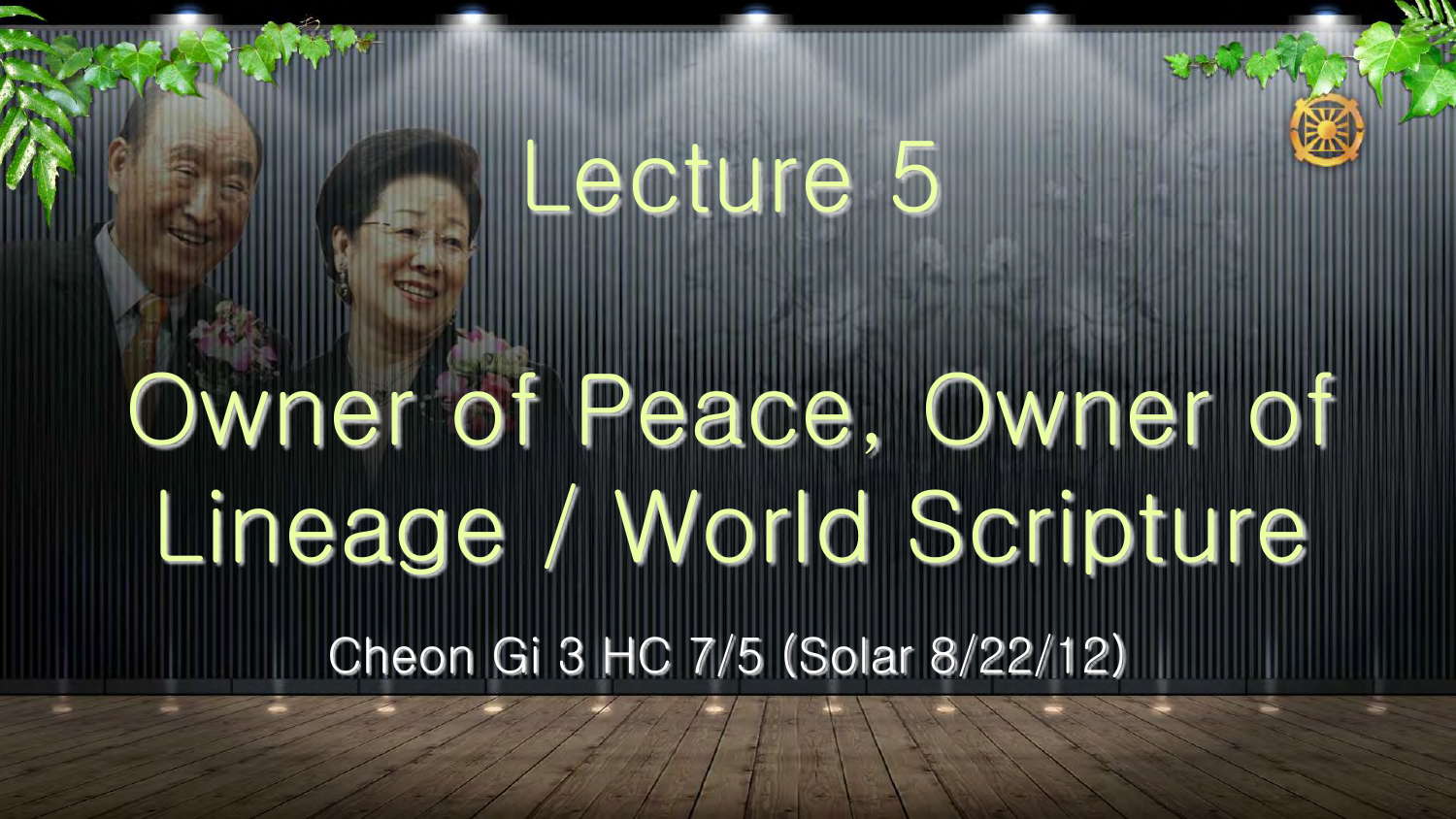# Part 1 Owner of Peace, Owner of Lineage

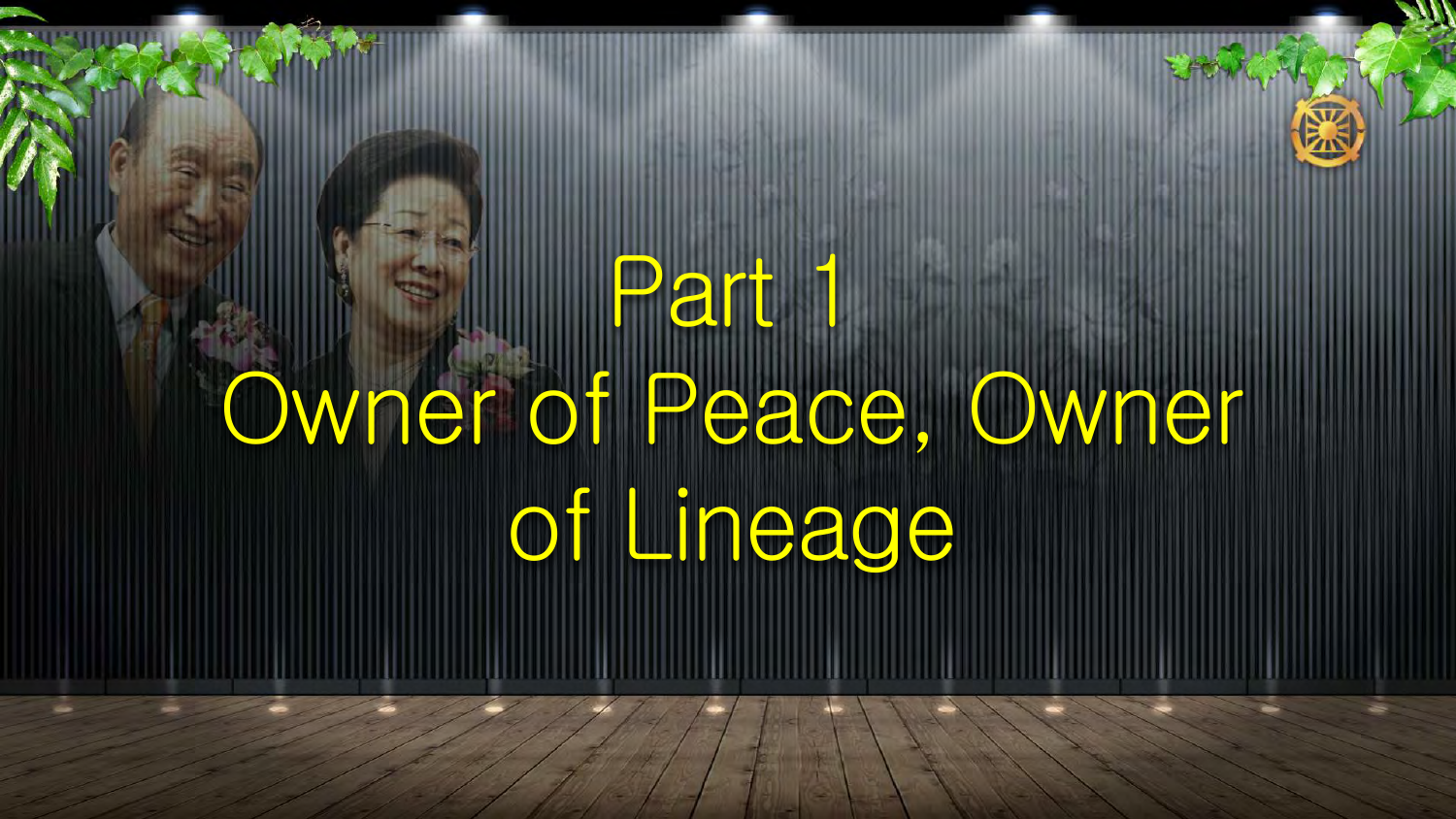# I. Introduction (7/7/09)

A. Most recent Words B. Core contents 1. Who is TF 2. Who is God 3. Who am I as blessed family 4. Who are the 2nd generation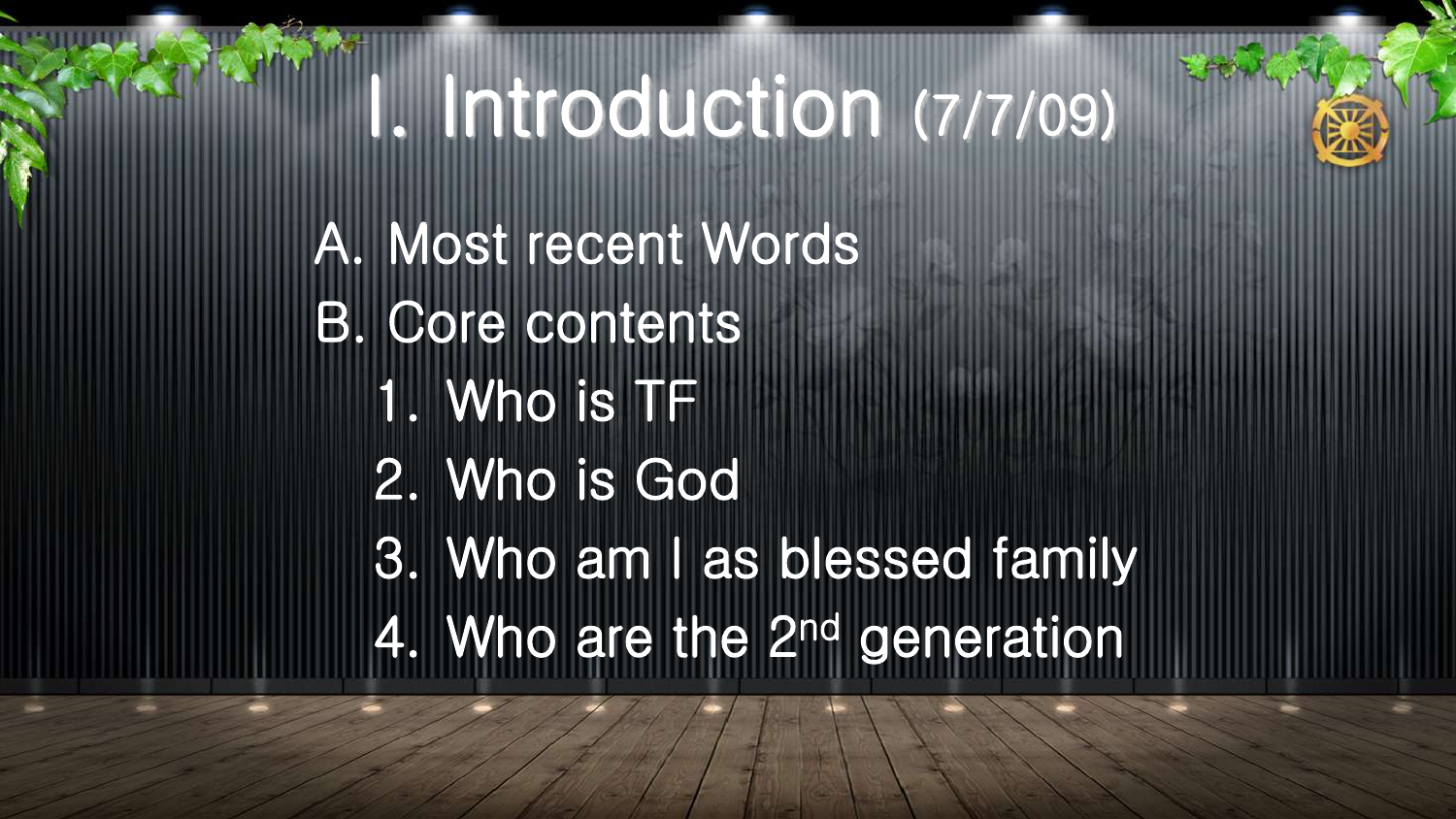1. I was born without the trace of the Fall. 2. I was born unrelated to the fallen lineage. 3. I was born from God's sperm. 4. I was born as God's direct son. (4/13/10)

## II. Who is True Father A. Origin of birth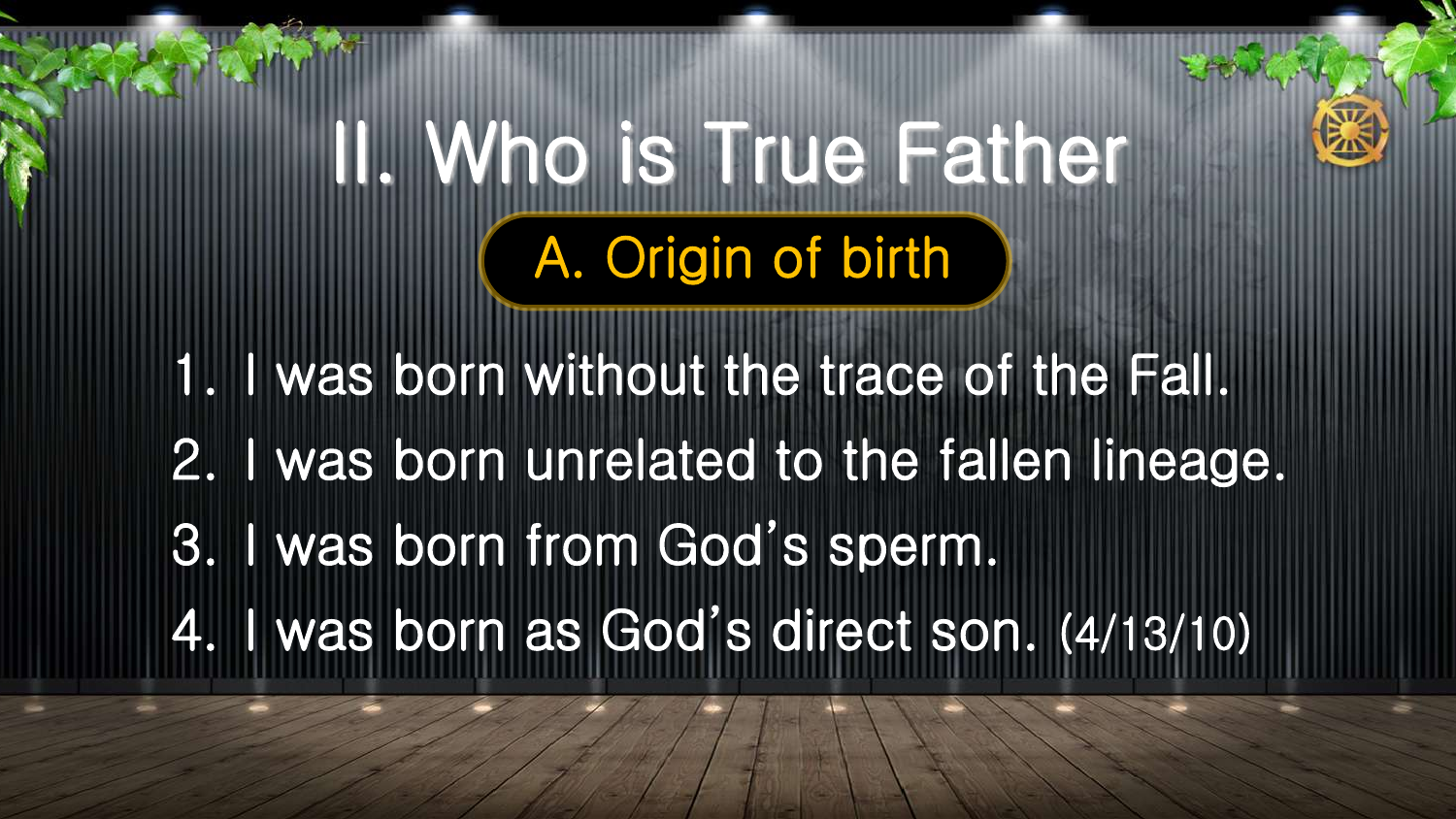- 1. Received teachings directly from God
- 2. Heard God's voice since 3 years old
- 3. Knew the Principle of the Fall when 4 years old
- 4. Started matching by photo at 5 years old
- 5. "The fact that I heard from God directly is what keeps me steadfast"

### B. Who taught True Father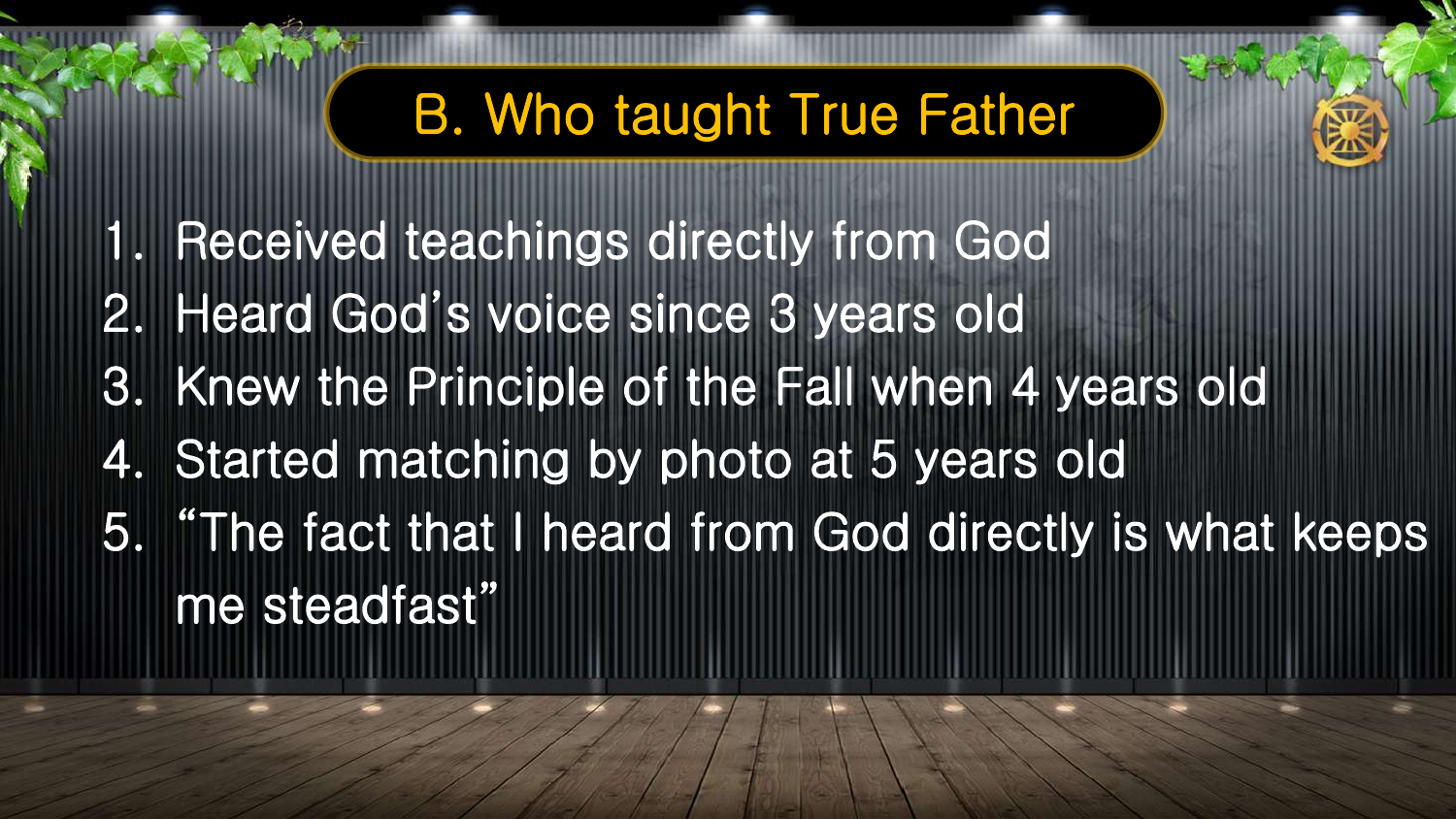1. Directly educated Adam before the Fall, Jesus, and True Father 2. In low voice as if whispering (2012.1.30) 3. Indirectly educated fallen humans through angels 4. Language of Heaven and language of human

beings

### C. God's education method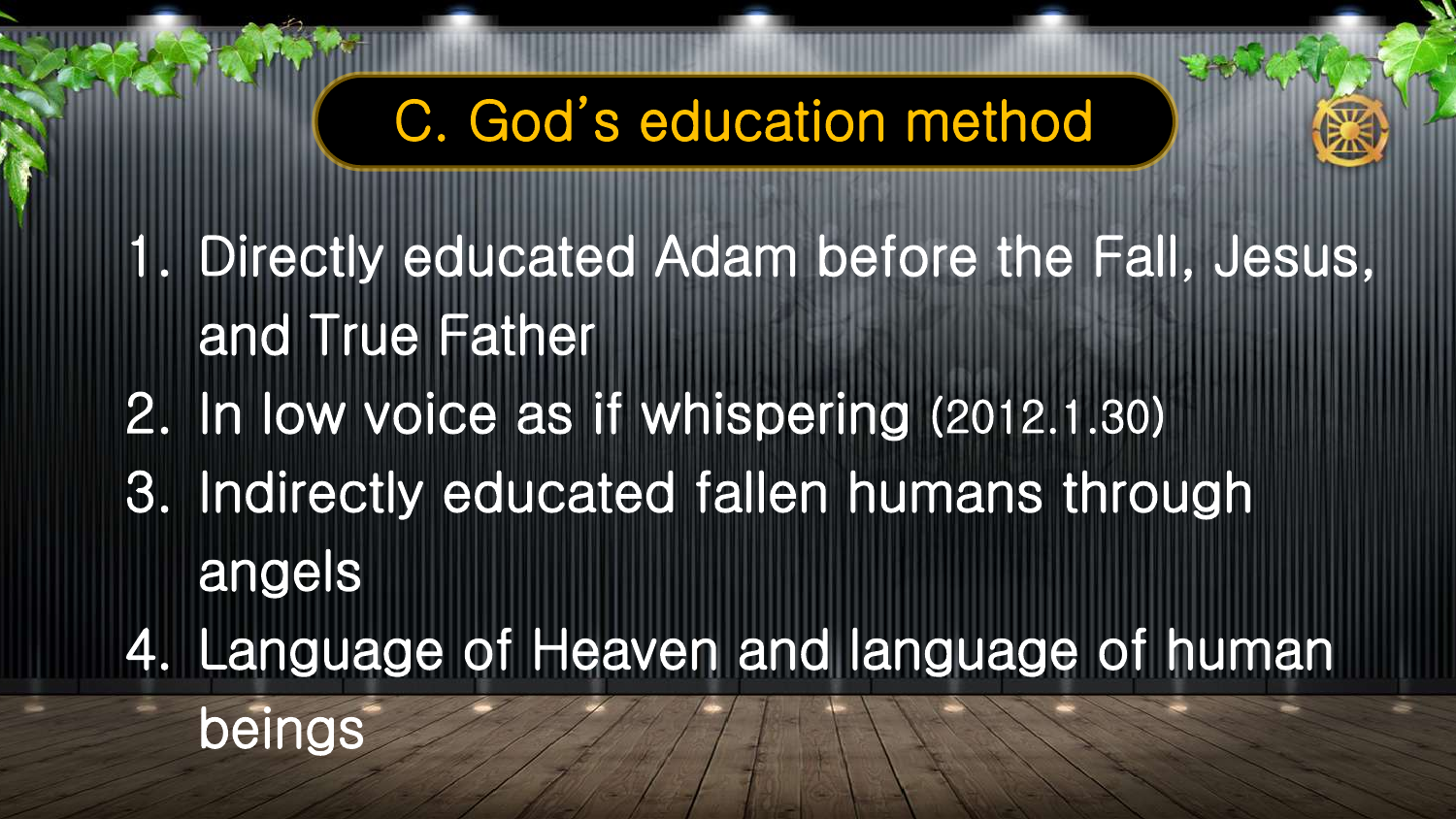- 1. Knowledge from birth (生而之知)
- 2. Knowledge through education (學而之知)
- 3. Knowledge taught by God (天而之知)
- 4. Knowledge by God's Will (天意之知)
- 5. Where the Word is proclaimed, Satan goes away (p.116)

### D. Ways to find the Truth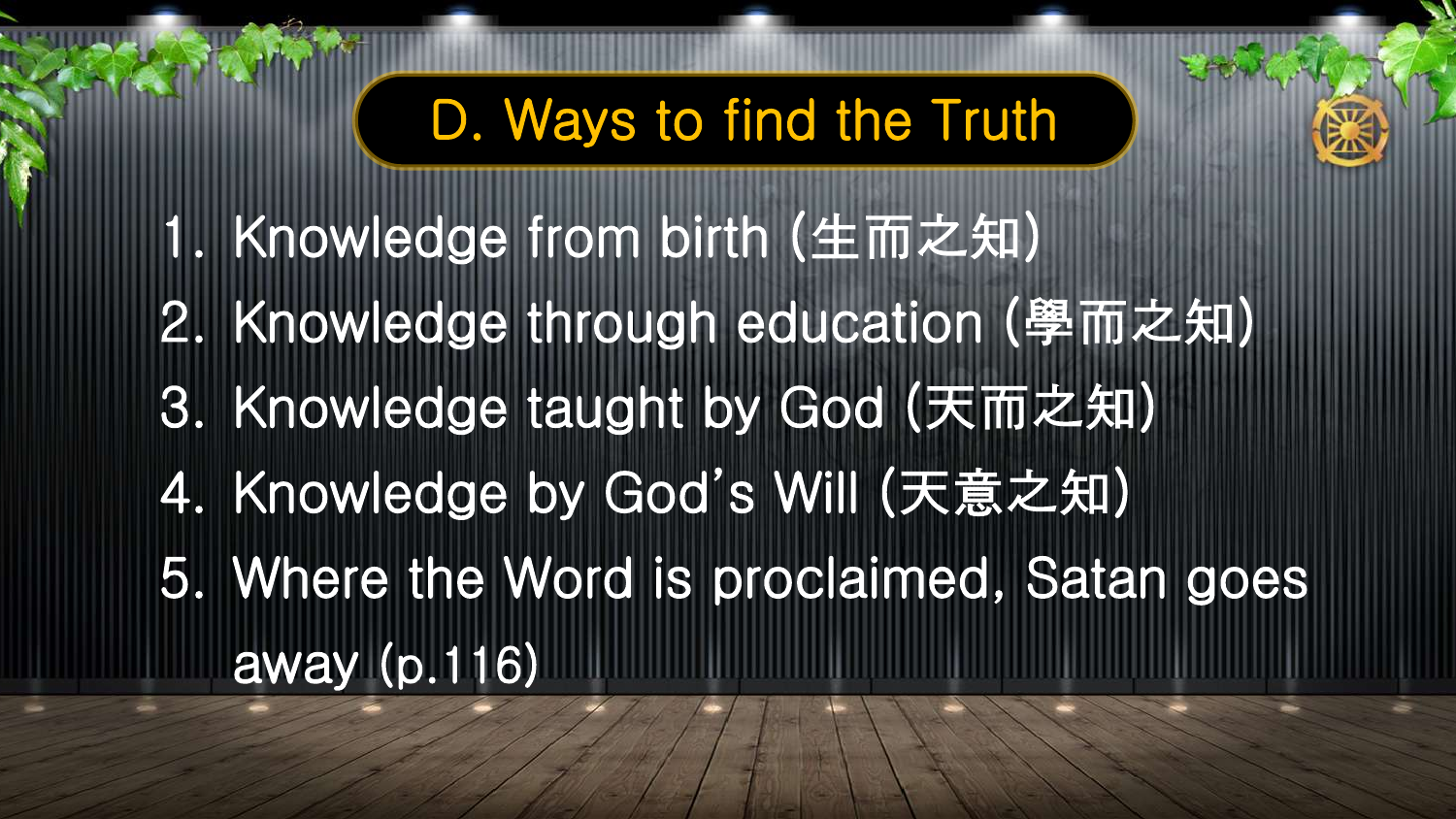# III. Who is God

A. God's purpose of Creation (View of the Principle of the History of the Providence of Salvation)

- 1. God embodies Adam's body
- 2. Meets and marries substantial wife, Eve, and makes love
- 3. Multiplies God's direct sons and daughters

4. God directly experiences joy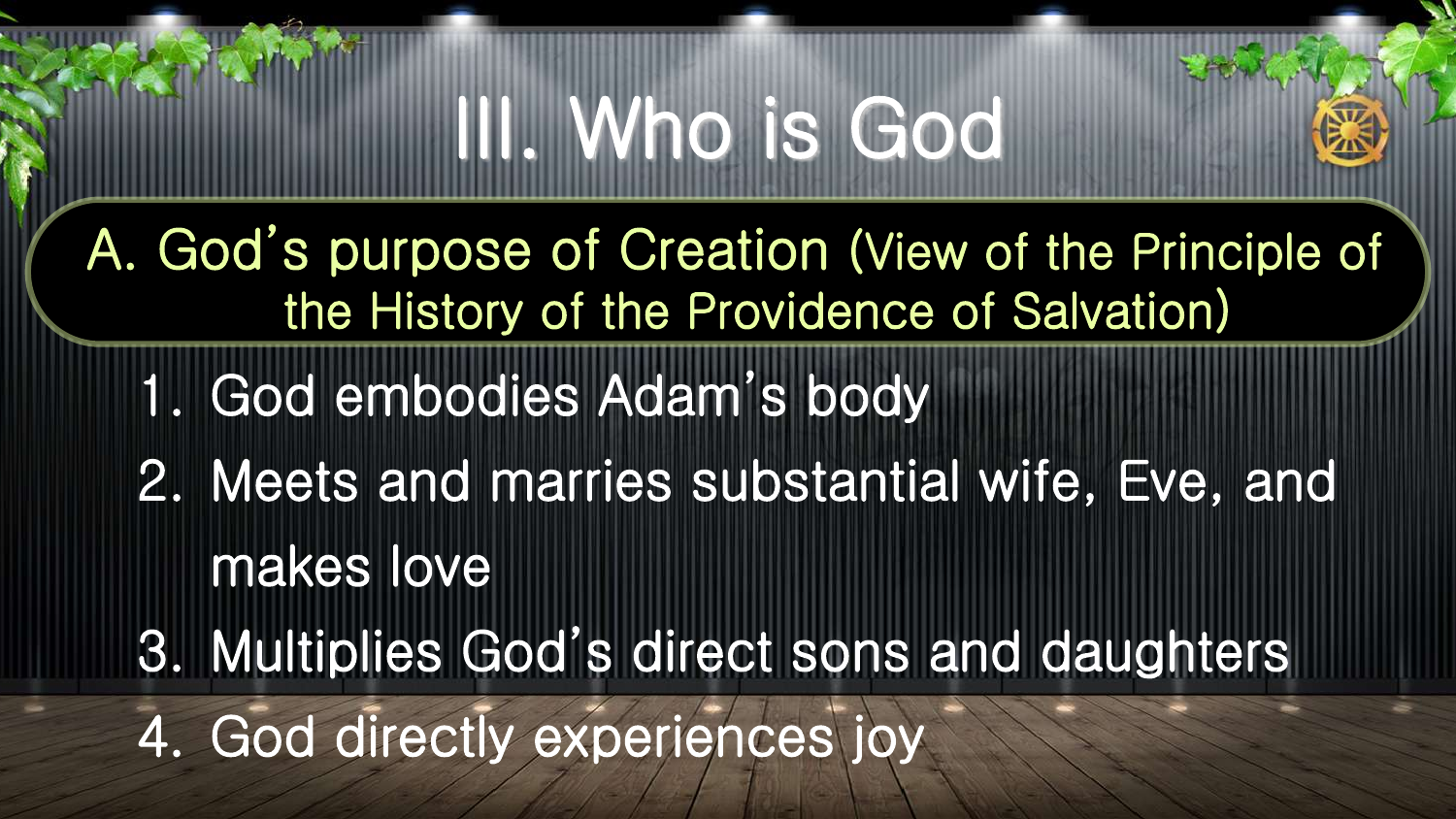- 1. Proclamation of God's wedding ceremony (9/2/11)
- 2. When God marries, SW and PW are connected as one
- 3. God and humankind achieve oneness in TL
- 4. True Parents of HEH are completed. (4/29/10)
- 5. God's Wedding will be held on Foundation Day (1/13/13)

### B. Completion of the purpose of Creations is achieved through marriage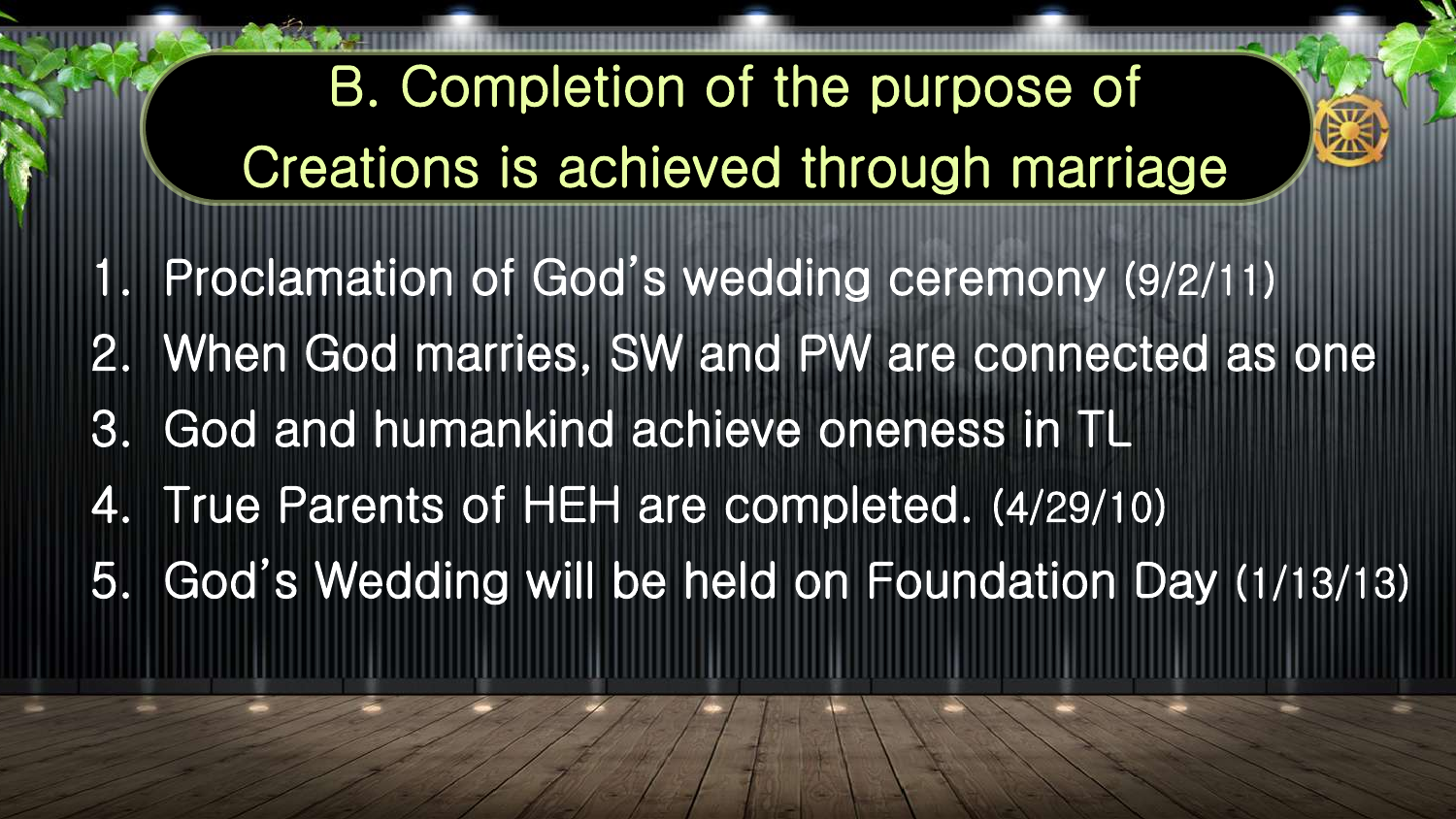1. "Wife of God, True Father, King, grandfather, father, self, Abel, and Cain 2. Wives of 8 stages were violated. (p.60.) 3. This is God's anguish (恨).

### C. The position of wife was lost due to the Fall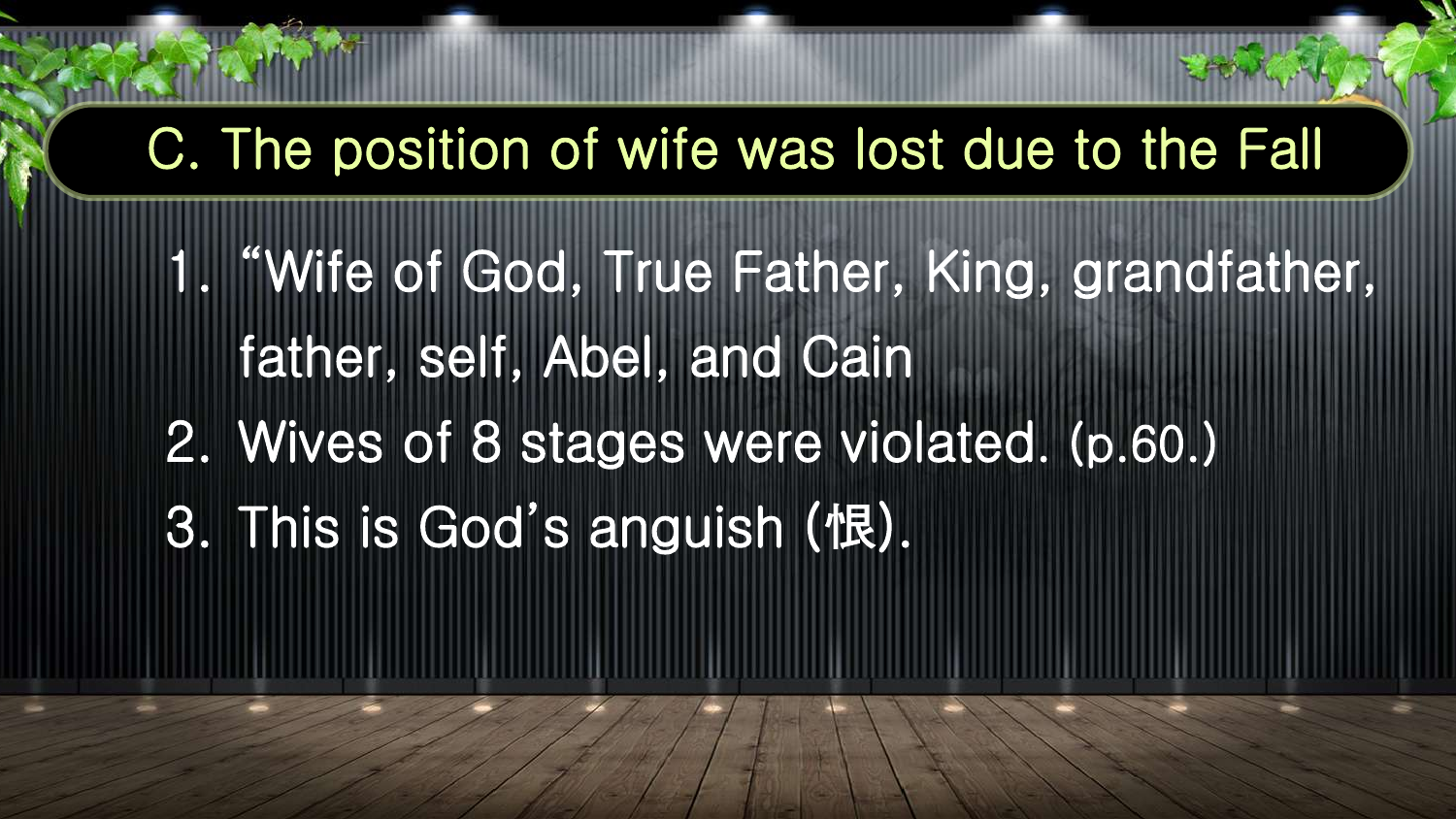- 1. End the journey of God's sperm (p.61)
- 2. God's wedding ceremony and the start of "Absolute Sex"
- 3. Absolute Sex and the temperature of Heaven's love
- 4. 36.5-38 degrees; 43-53 degrees; 53-120 degrees (11/17/09)
- 5. Children conceived at the temperature of Heaven's love
- 6. Creation of female angels and the completion of the angelic world

### D. Purpose of God's Providence of Salvation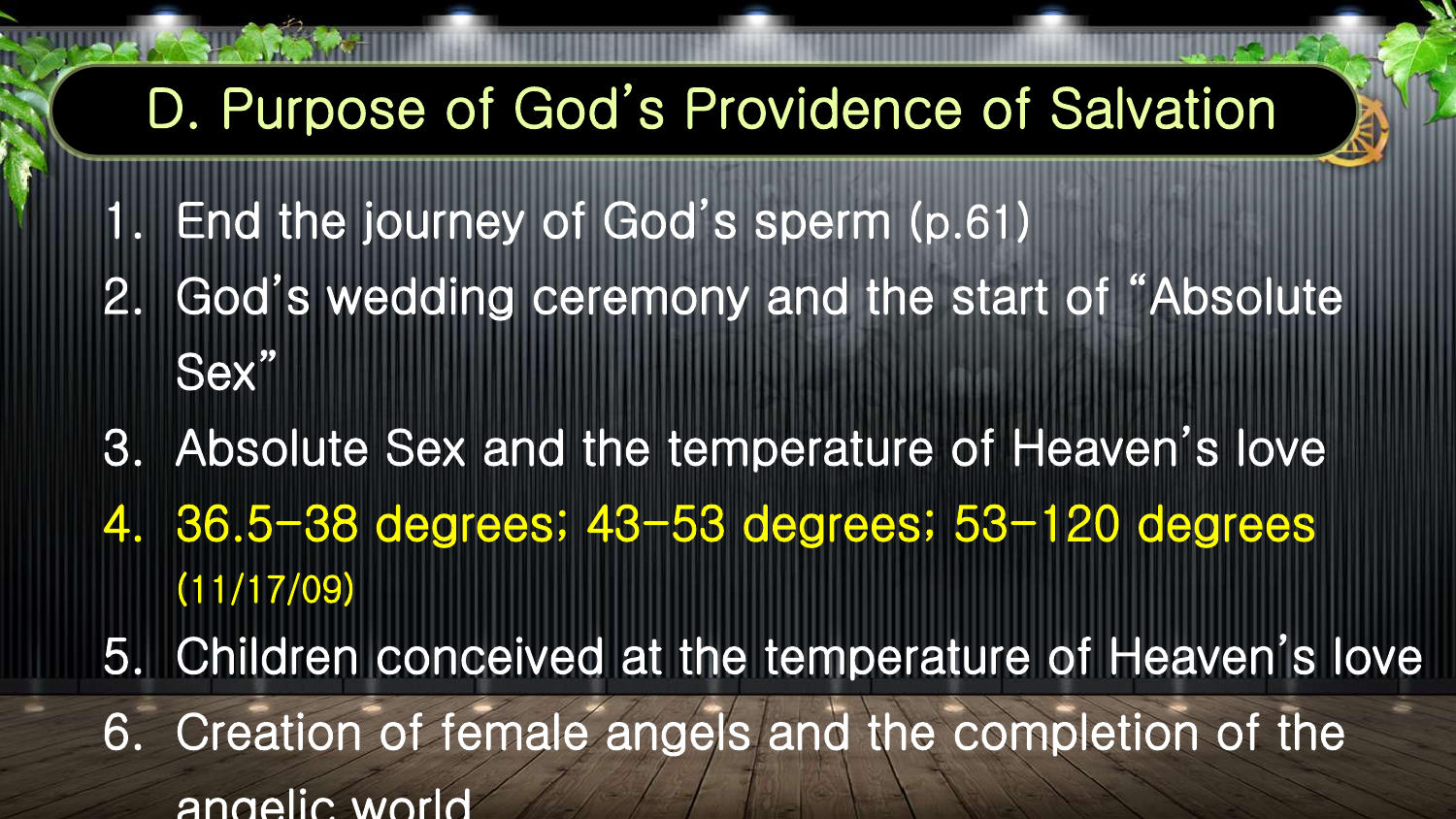- A. I am a being who received CIG blessing.
- B. Church, national, world, cosmic level blessing
- C. Holy Wedding to Open the Gate of CIG and CIG Registration Blessing
- D. Restoration to original human being without trace of the Fall
- E. On Foundation Day, receive re-blessing and the Heavenly stamp (1/13/13)
- F. Life of gratitude and grace

# IV. Who Am I (10/14/09)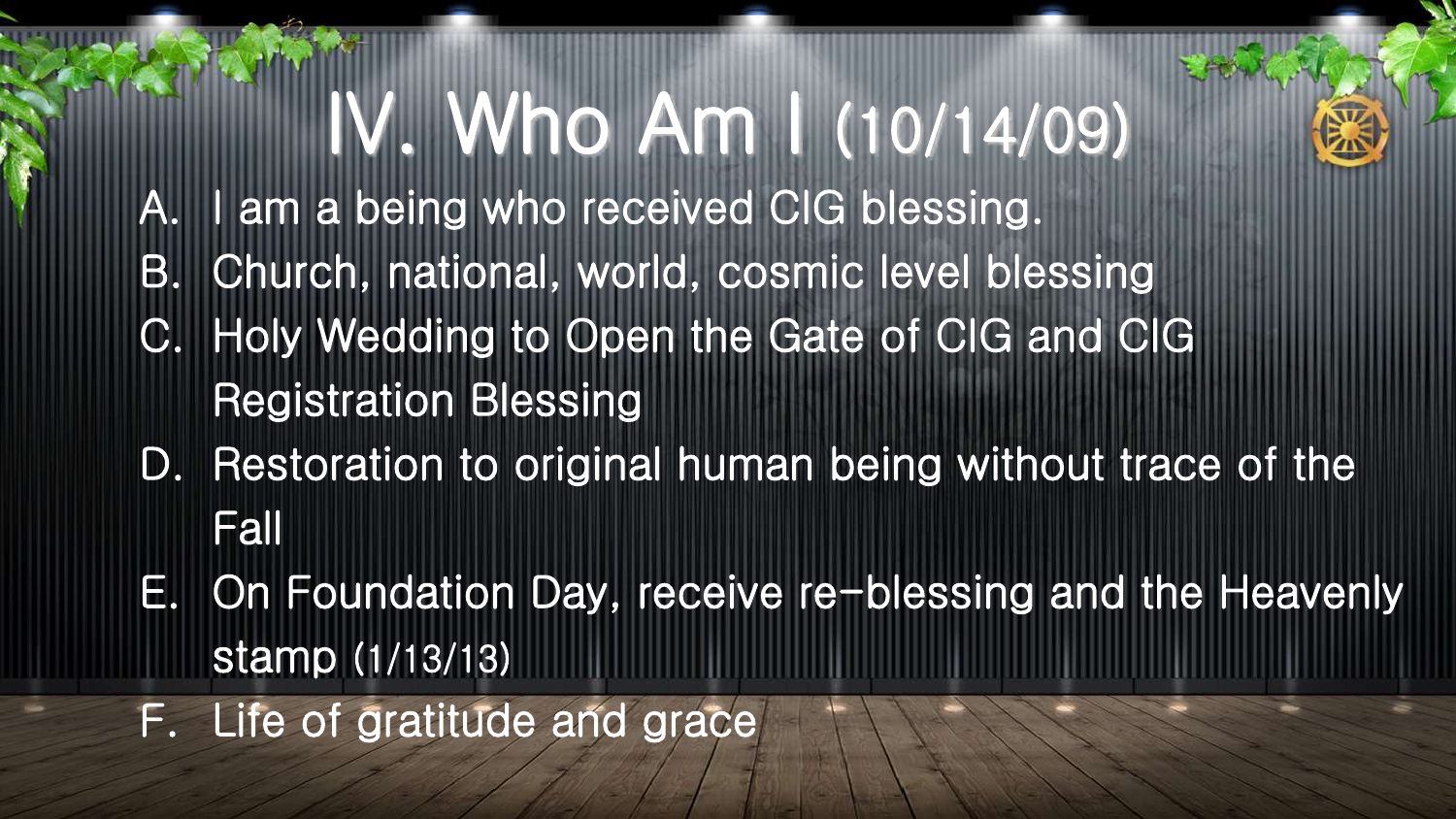A. Prime marriage age of blessed 2nd gen: 17-24 B. Blessing from the position of Adam and Eve before the Fall C. Directly educates and directly manages after the blessing D. "Establishment of the TP of HEH, 1014 Cosmic Blessing" (10/14/10)

# V. Who are 2nd generations?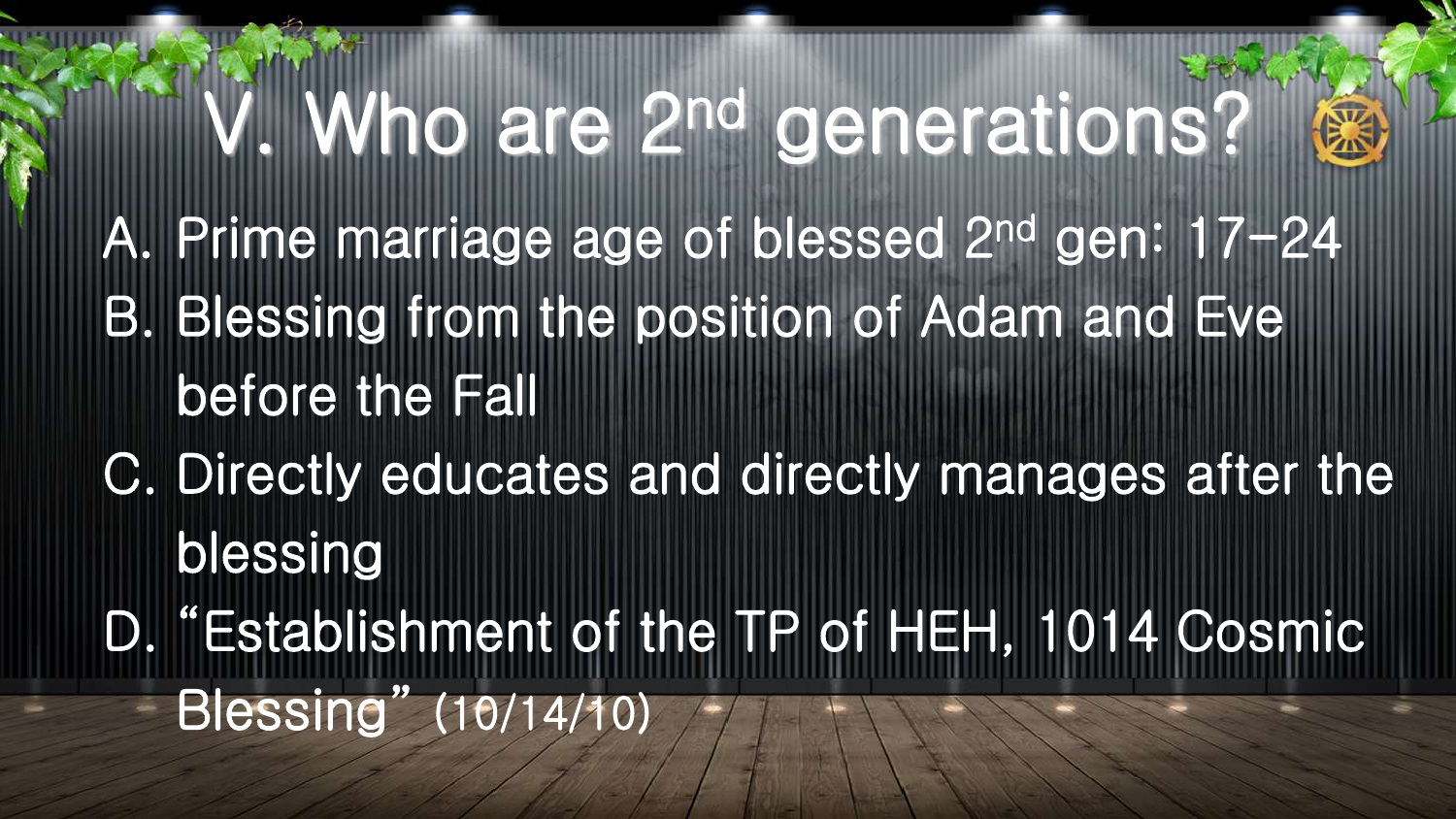### E. Mission of blessed 2nd gens:

- 1. Right to the inheritance of Heavenly nation and authority of God's divine representative (p.146)
- 2. Bless as the leader of family Hoon Dok Hwe
- 3. Protector of "Absolute Sex"
- 4. "TTM" are CIG Constitution, First draft of the UN Resolution
- 5. Active military of the Era of the Completion of the Realm of the 4<sup>th</sup> Adam

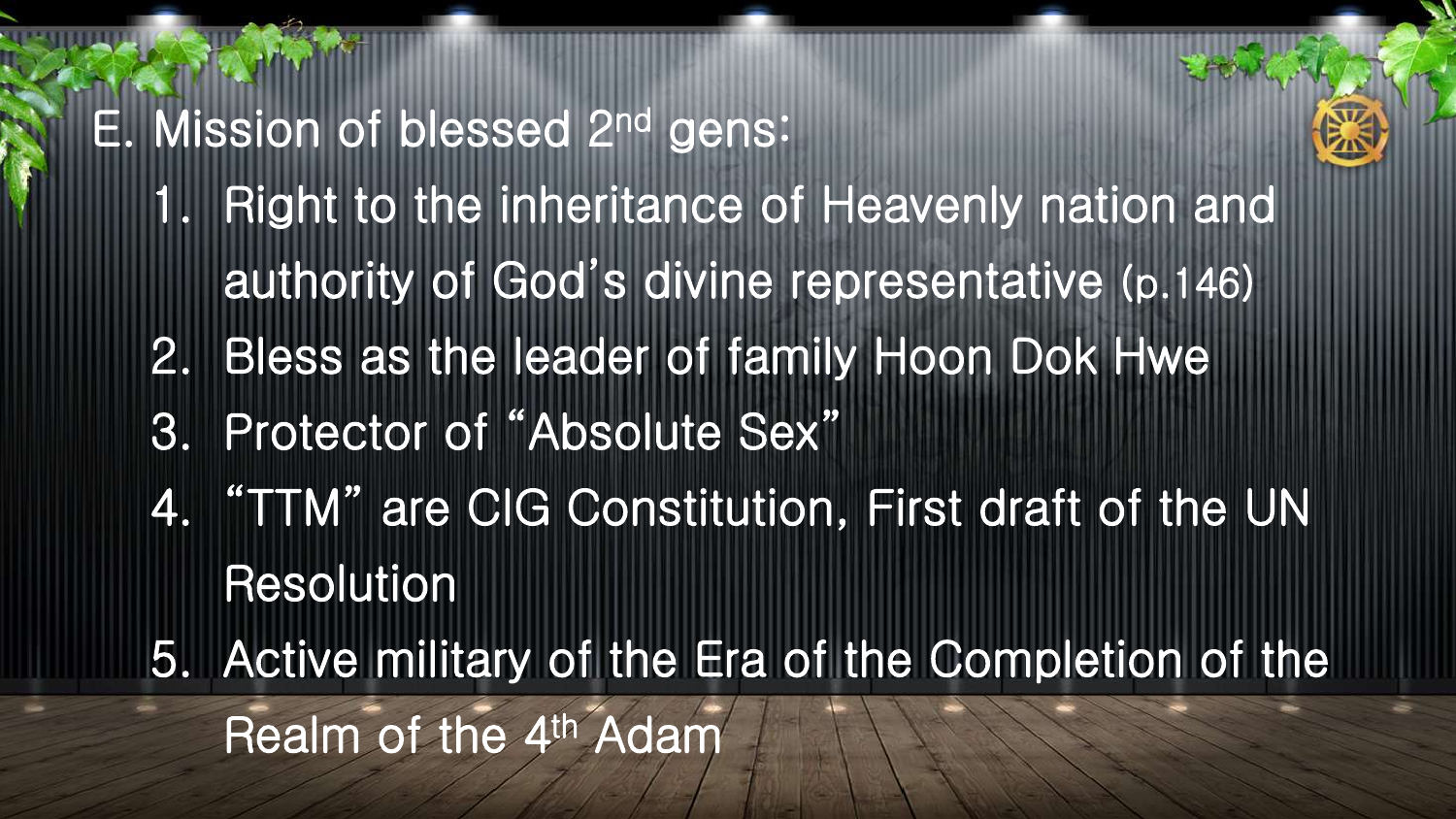# VI. Conclusion

- A. The Providence changes in 1 second
- B. You can also do God's work in His place.
- C. Association to Connect the SW and PW into One (10/8/09)
- D. Association to Create Oneness of God and Human Beings in True Love (10/9/09) E. Association(協會) = Jesus(十)+God(力)+Cain(力)+Abel(力)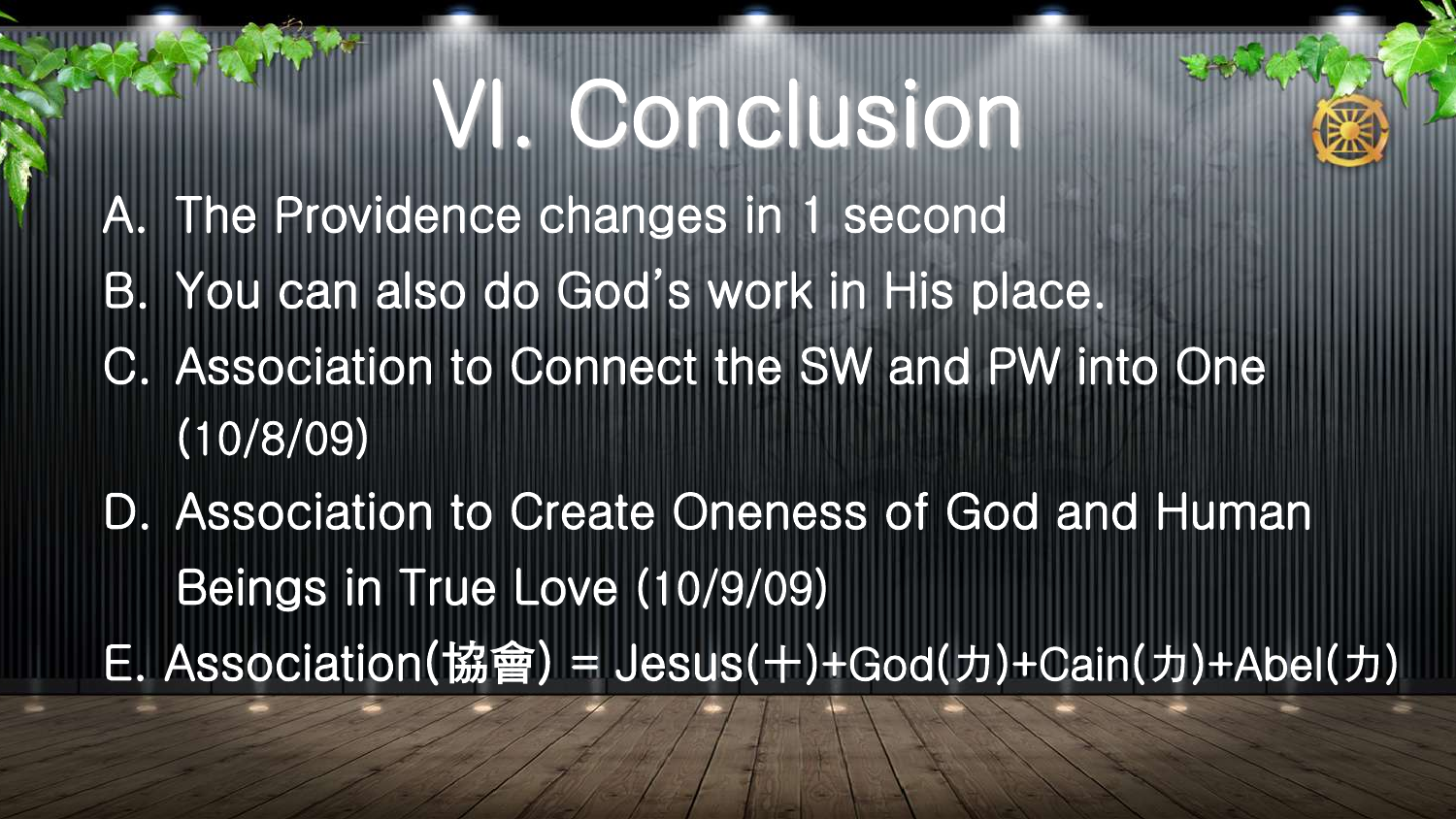# Part 2: World Scripture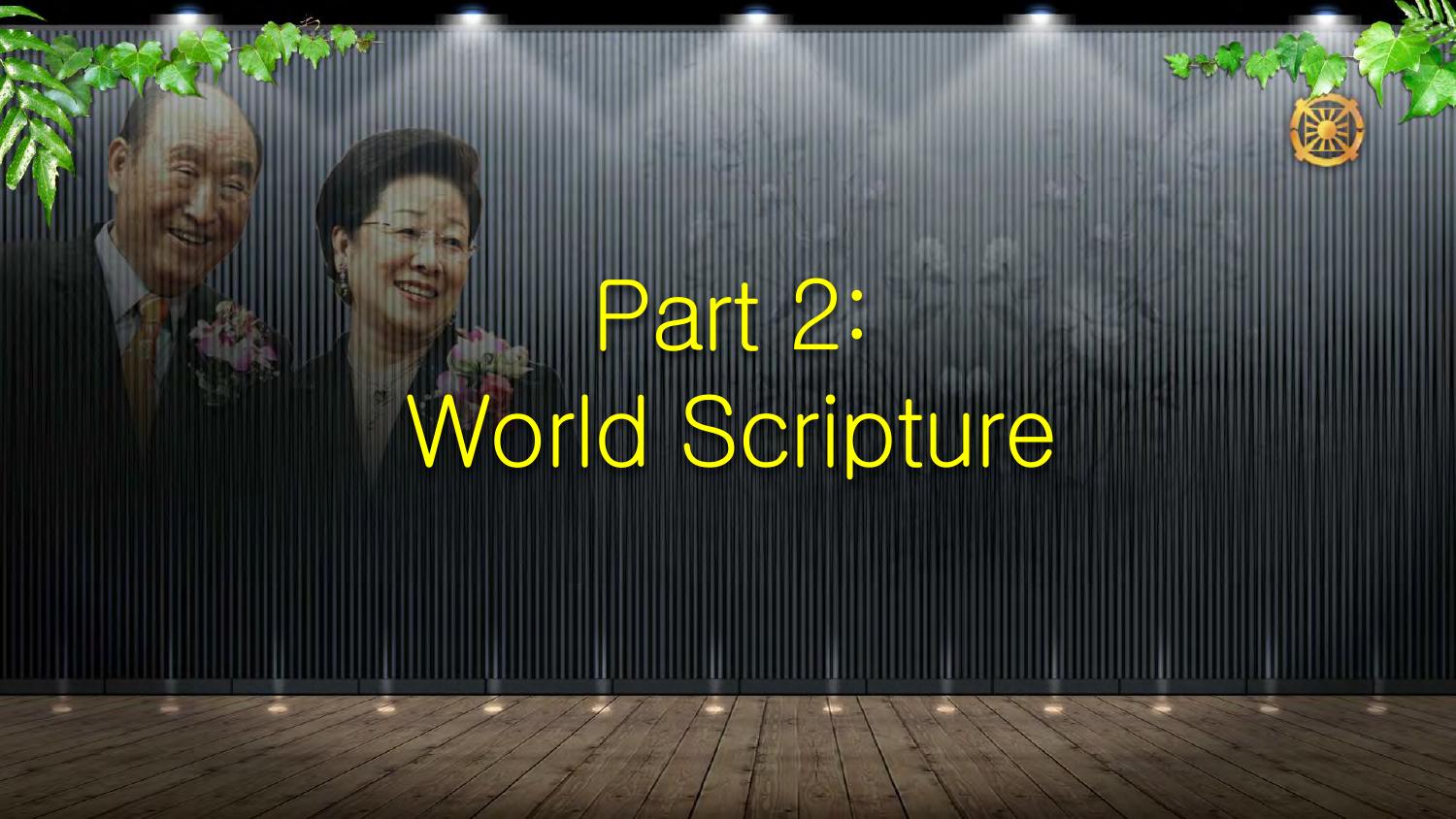God is not a sectarianist. God does not restricted by doctrine. We have to free ourselves from doctrines, rituals, and conflict and have a living relationship with God. God's love does not distinguish among peoples nor the color of the skin. There is no wall separating nations nor culture and tradition. (1985, 1st World Religious Counsel)

# I. Introduction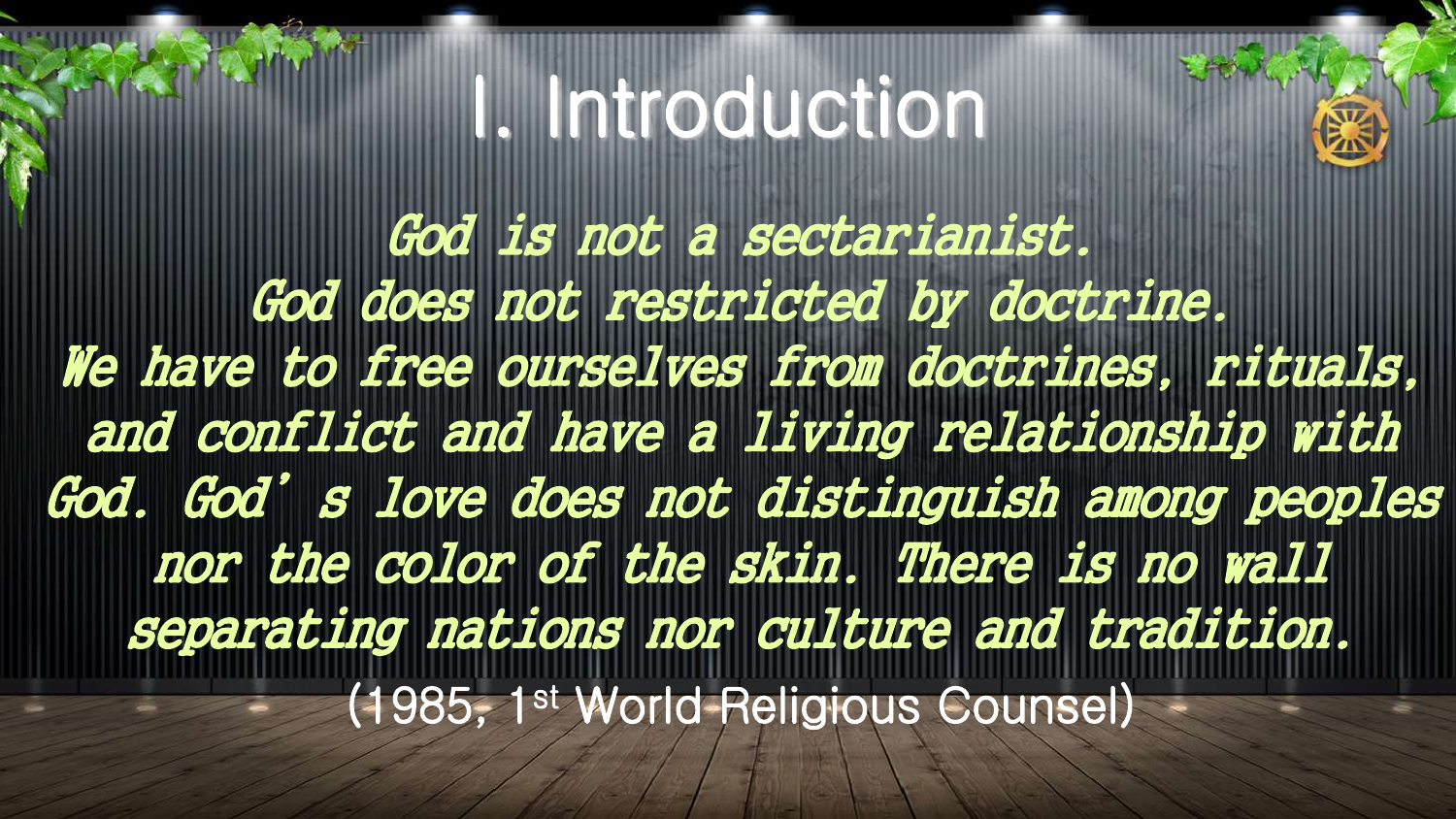- 1. WS I: Comparison scripture of religious scriptures 2. WS II: Religious scriptures and Rev. SMM's Words 3. WS III: Centering on Rev. SMM's Words 4. WS is "Copernicus-revolution" that recognizes the
	- possibility of unification of the religions.

# II. Background of the Publication of V

A. Plan for the publication of World Scriptures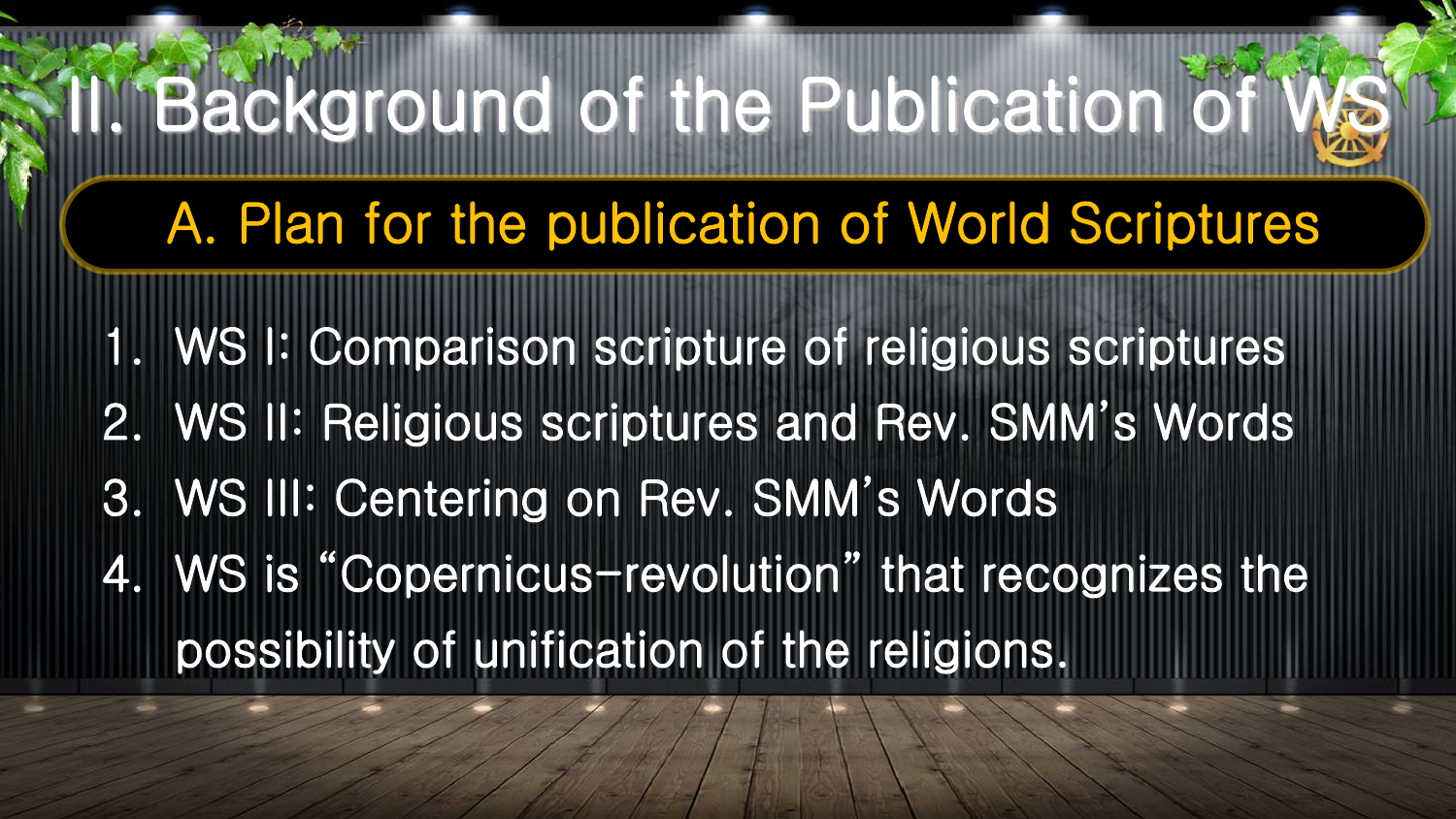1. Background of publication of WS I: International Religious Foundation a. 1 st World Religious Counsel Keynote Address (1985) b. Realization of humanity's universal value from the World Scripture c. Understanding of commonality, universality, and similarity among the world religions d. Understanding of the distinguishing qualities of world religions



### B. Publication of WS I (1991; 1994)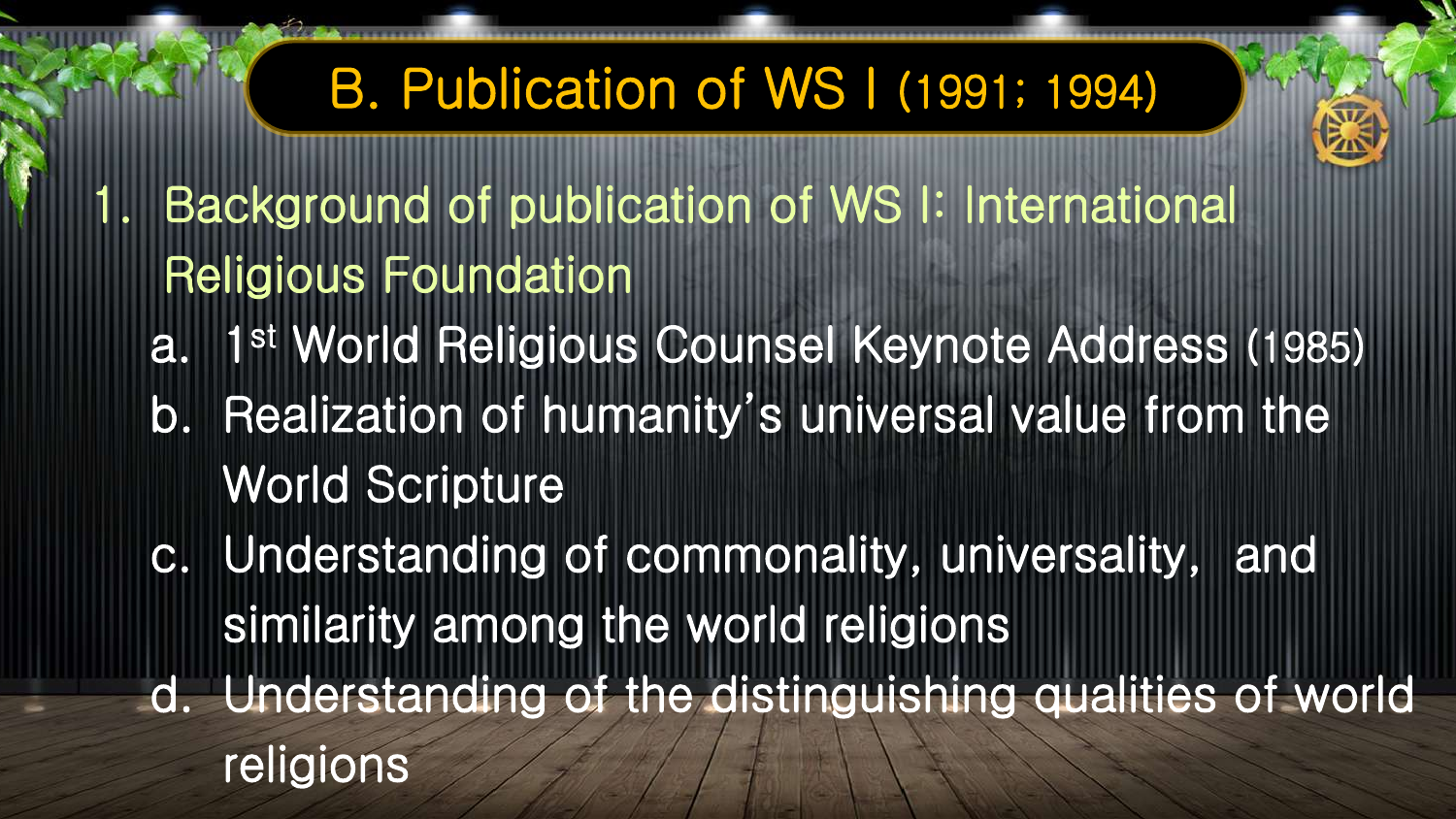2.Purpose of WS I a. Understanding of the transcendent beings of other religions b. Tolerance and respect for other religions c. Through comparison of similar topics d. Common moral values and spiritual wisdom of other religions e. Scriptural comparison of common themes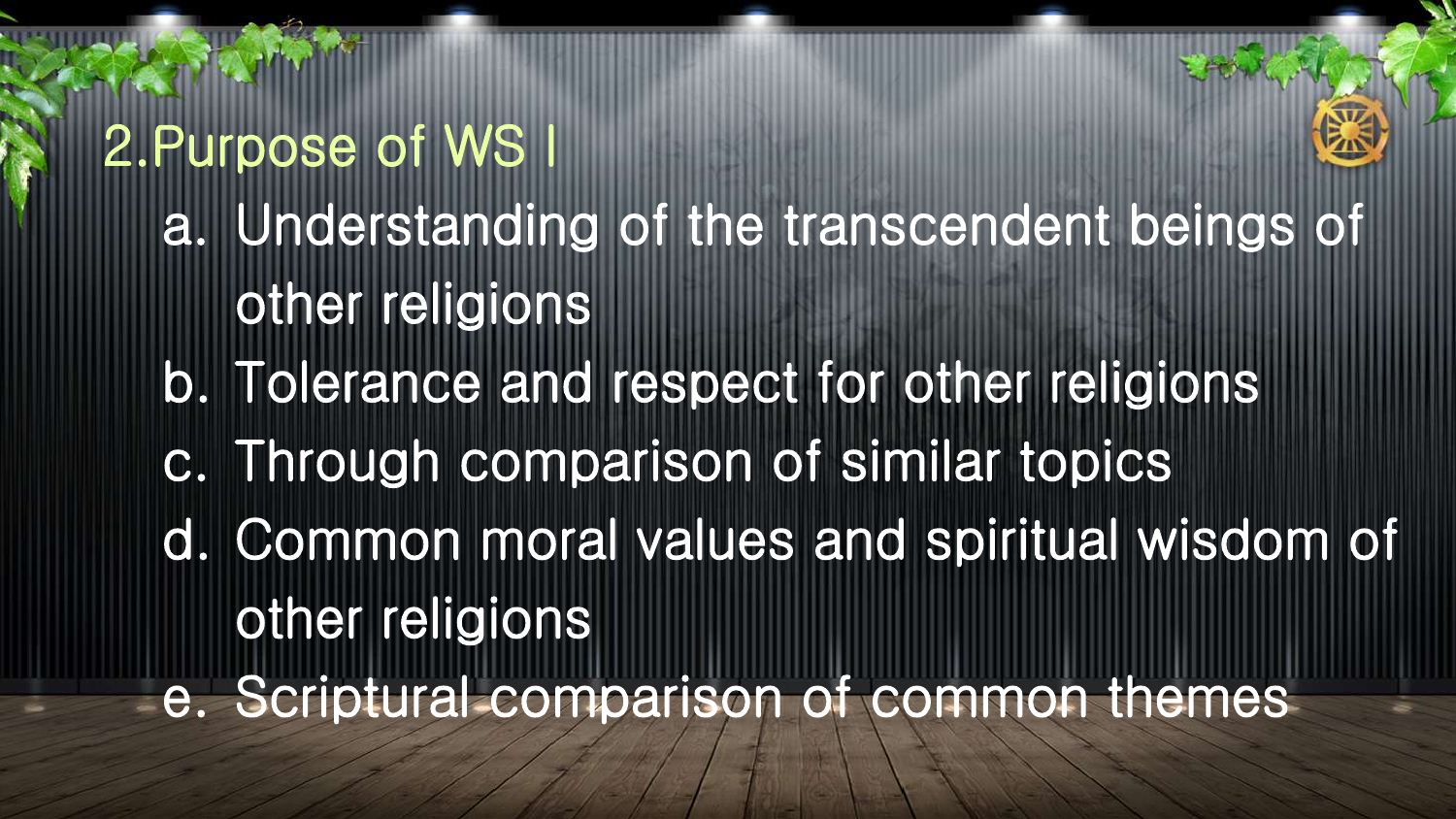### 3. Composition of World Scripture I

- a. Scripture of 5 major religions: Christianity, Islam, Buddhism, Hinduism, Confucianism
- b. Small religious traditions: Judaism, Zaina, Sikhism, Shintoism, Zoroastrianism
- c. Traditional religions of Africa, North and South America, Asia, South Pacific Ocean
- d. Comparison of religious scriptures of new religions from 19-20th century
- e. Scripture: Materials used by the founder and direct disciples

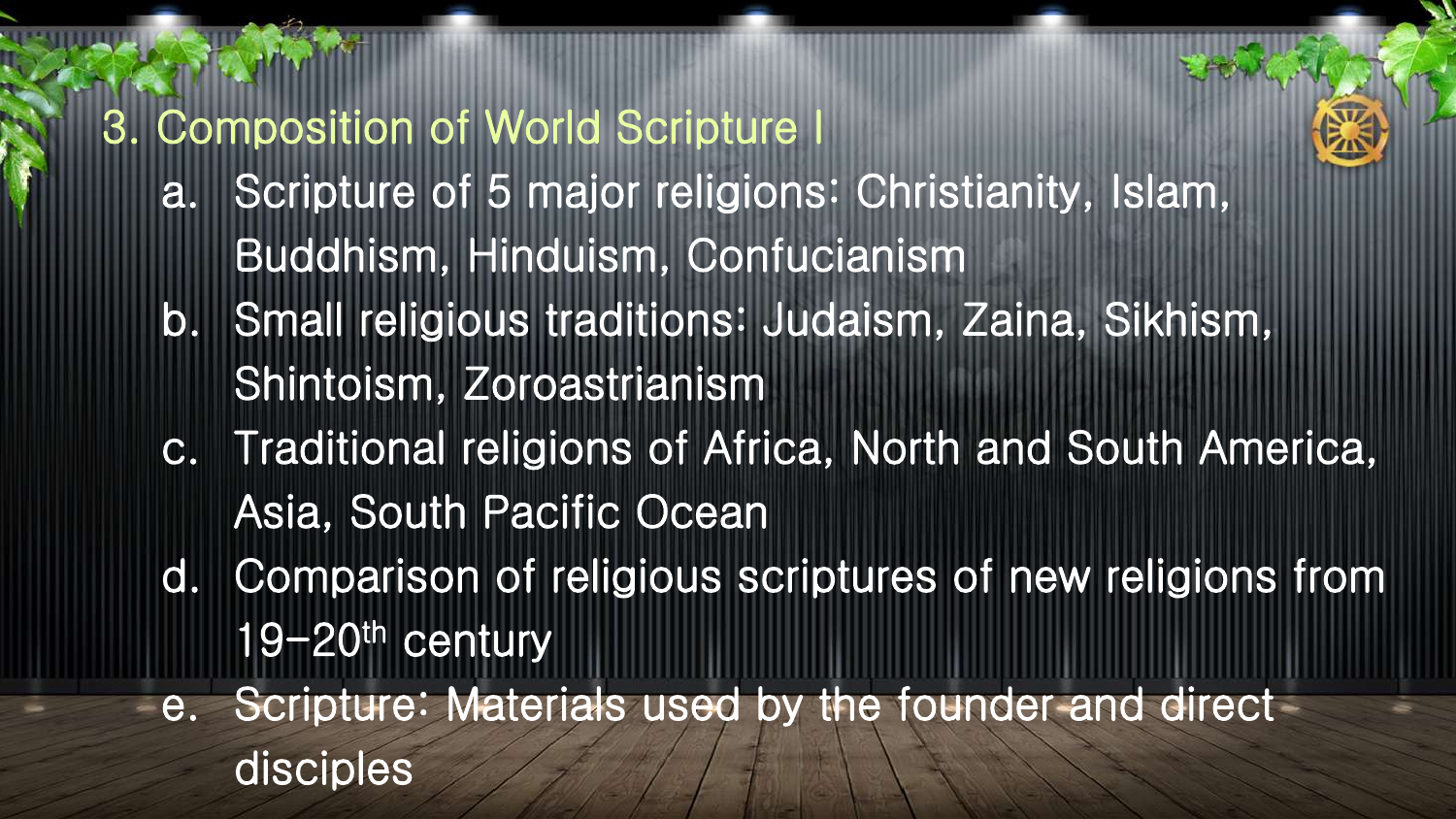- 1. Background of the publication of WS2
	- a. Comparison between religious scriptures and Rev. SMM's Words
	- b. Rev. SMM lived according to the teachings
	- c. Rev. SMM's perspective of God: Parent-child relationship
	- d. World religions are brothers and sisters in God's
		- family
	- e. Religion is a repair shop (3/2/03)



### C. Publication of World Scripture 2 (2007; 2009). UPF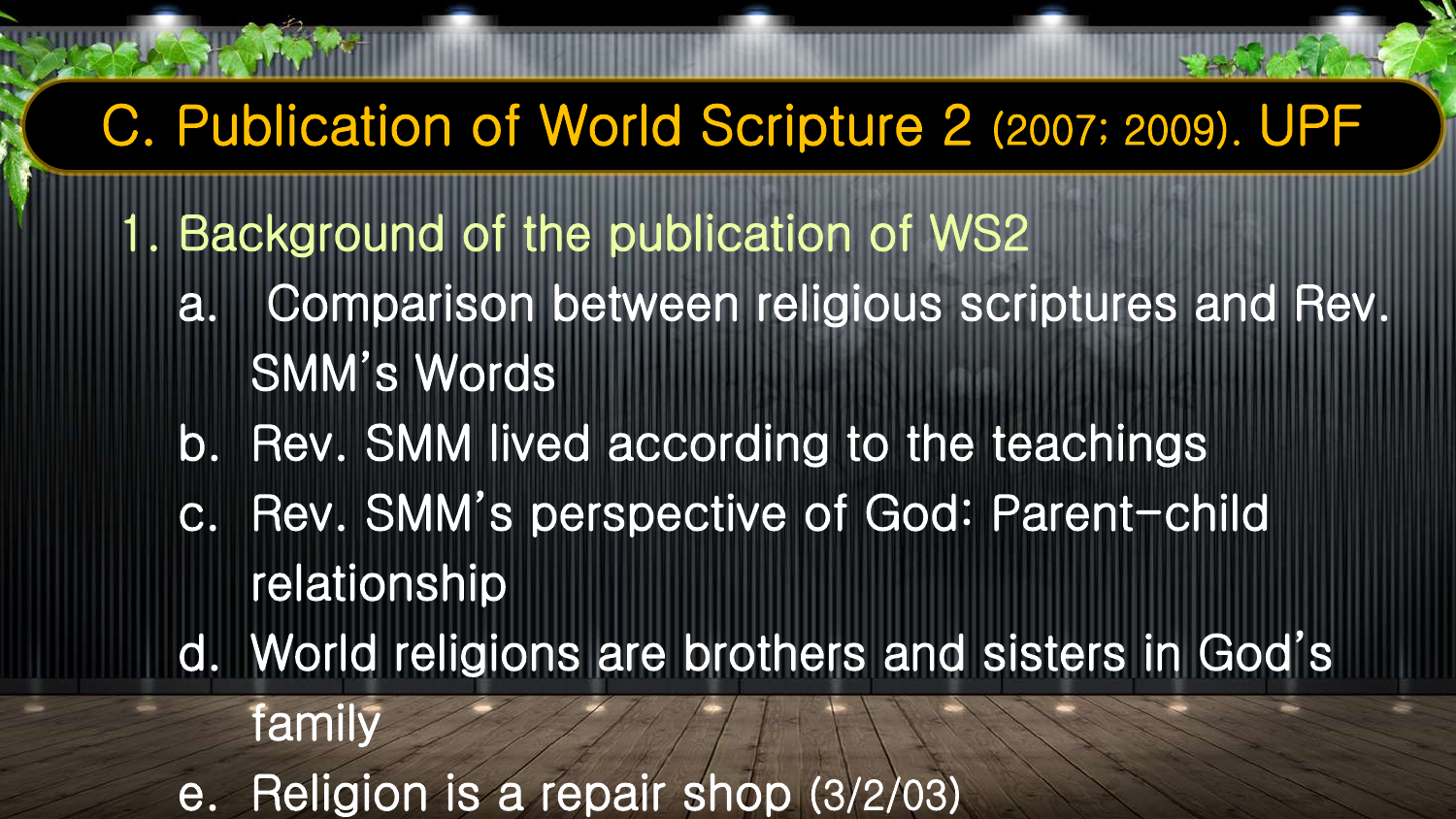2. Distinguishing characteristics of WSII a. Includes traditional books of Hellenism and Rome • Socrates, Plato, Aristotle b. Includes modern issues: Women's rights, freedom, arts, etc. • M. Gandhi, Martin Luther King Jr., Dalai Lama c. God's Providence: Limited to Old and New **Testaments**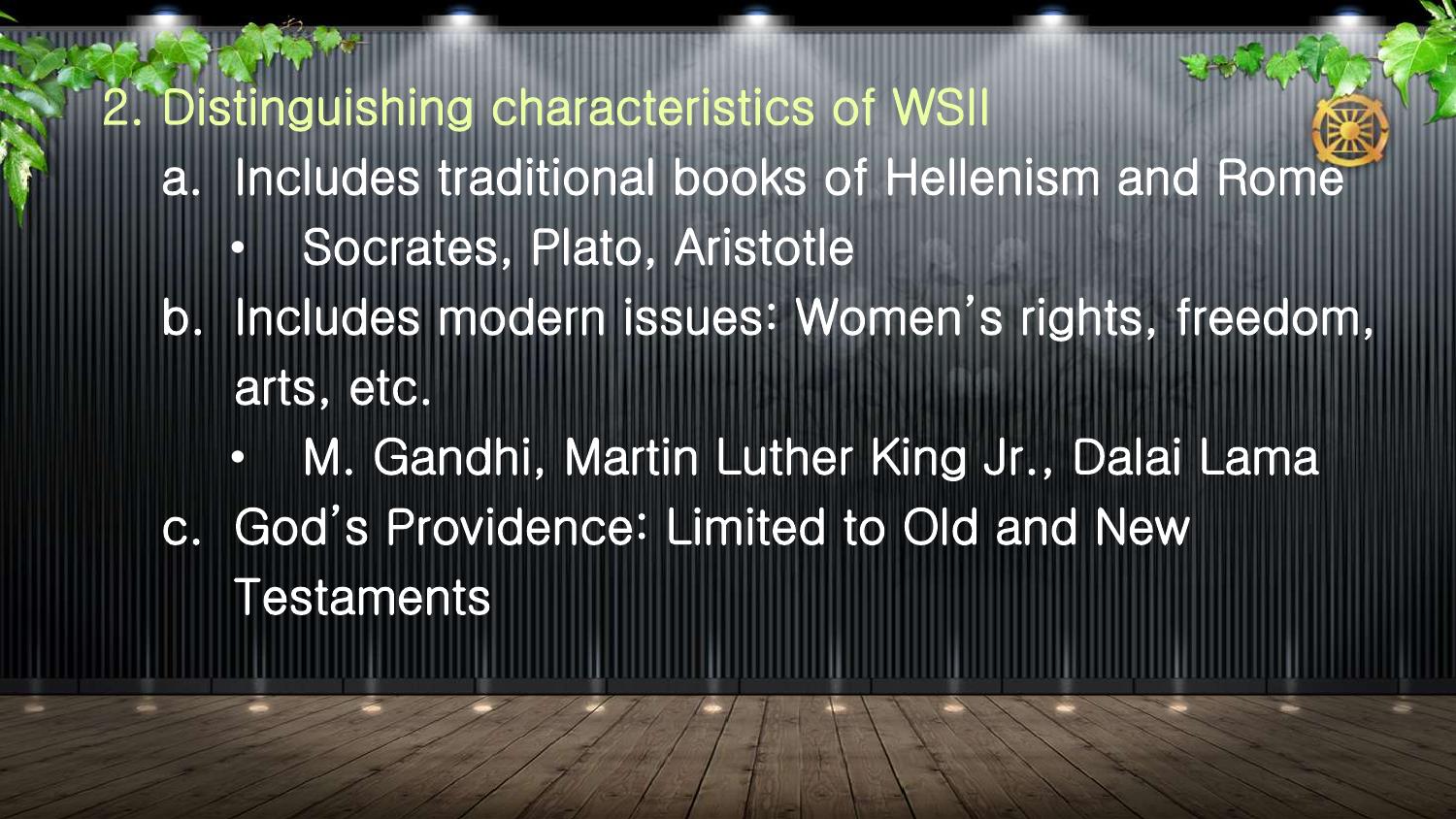3. Process of selecting from Rev. SMM's Words a. World Scripture and Teachings of SMM b. Principle of selecting from Rev. SMM's Words c. Primary source of Rev. SMM's Words: S/SMM's Words, public speech, EDP, The Way God's Will d. For the publication of World Scripture III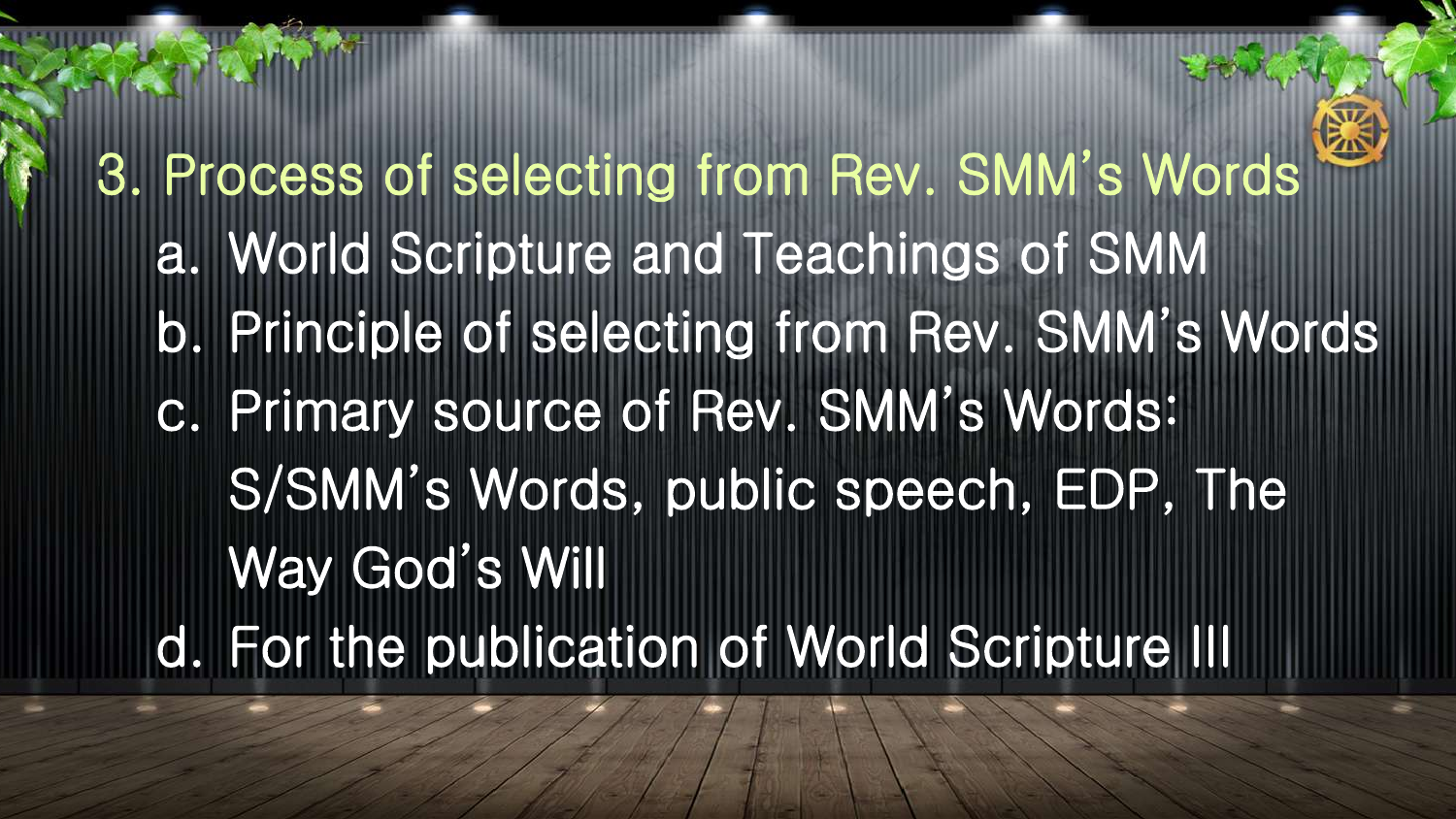**III. Analysis of the Contents of WS:** Part 1 God and Creation Chapter 1: Ultimate Being Chapter 2: Holy Law, Truth, and the Divine Principle of the Universe Chapter 3: Purpose of Individual Life Chapter 4: Purpose of Family Life and Social Life Chapter 5: Purpose of Life in Nature Chapter 6: Afterlife and the Spiritual World

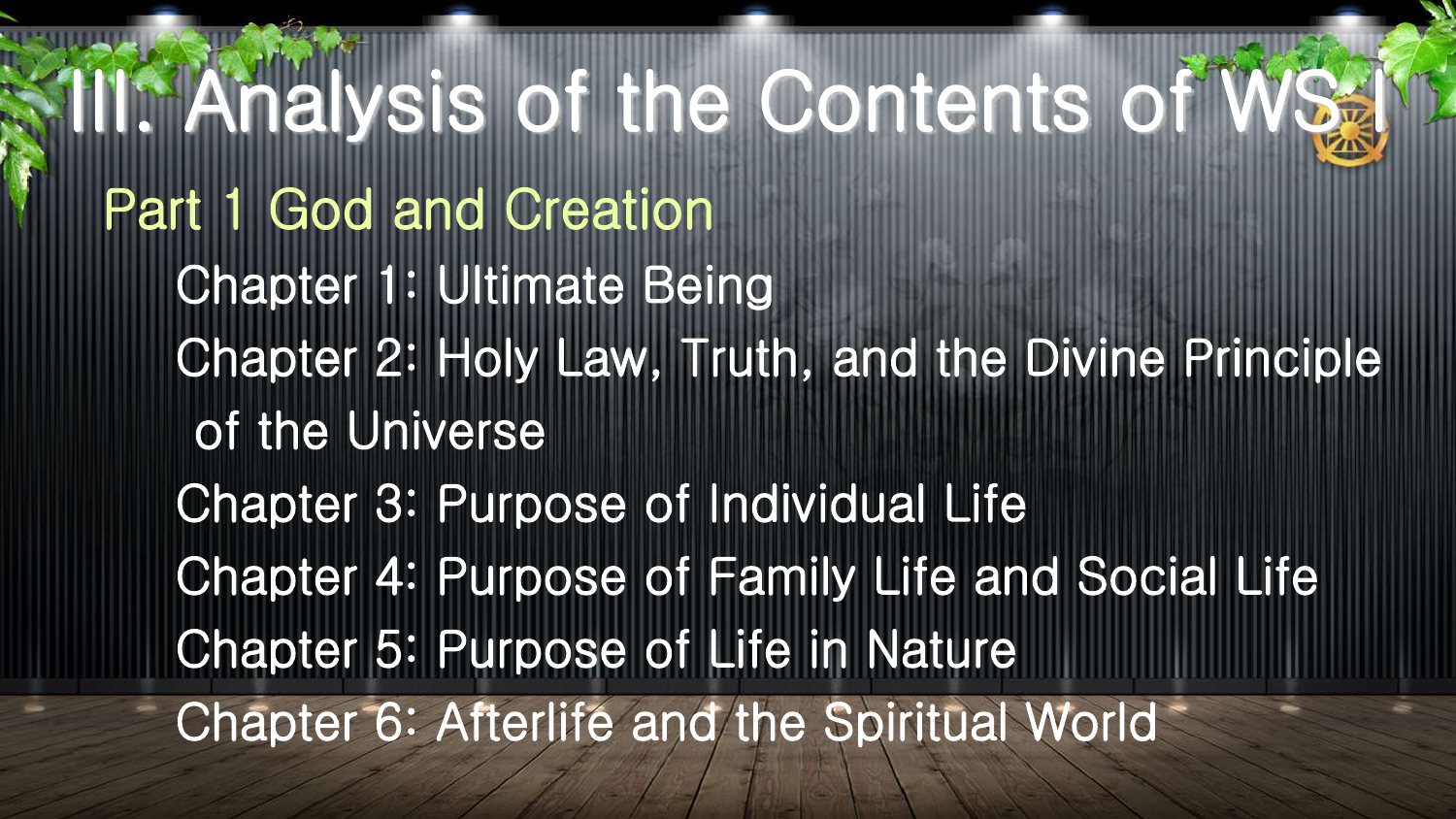Part 2: Evil, Sin, and the Human Fall Chapter 7: Situation of Human Beings Chapter 8: The Fall and Deviation Chapter 9: Major Criminal Acts Part 3: Salvation and the Savior Chapter 10: Salvation-Liberation-Realization Chapter 11: Founder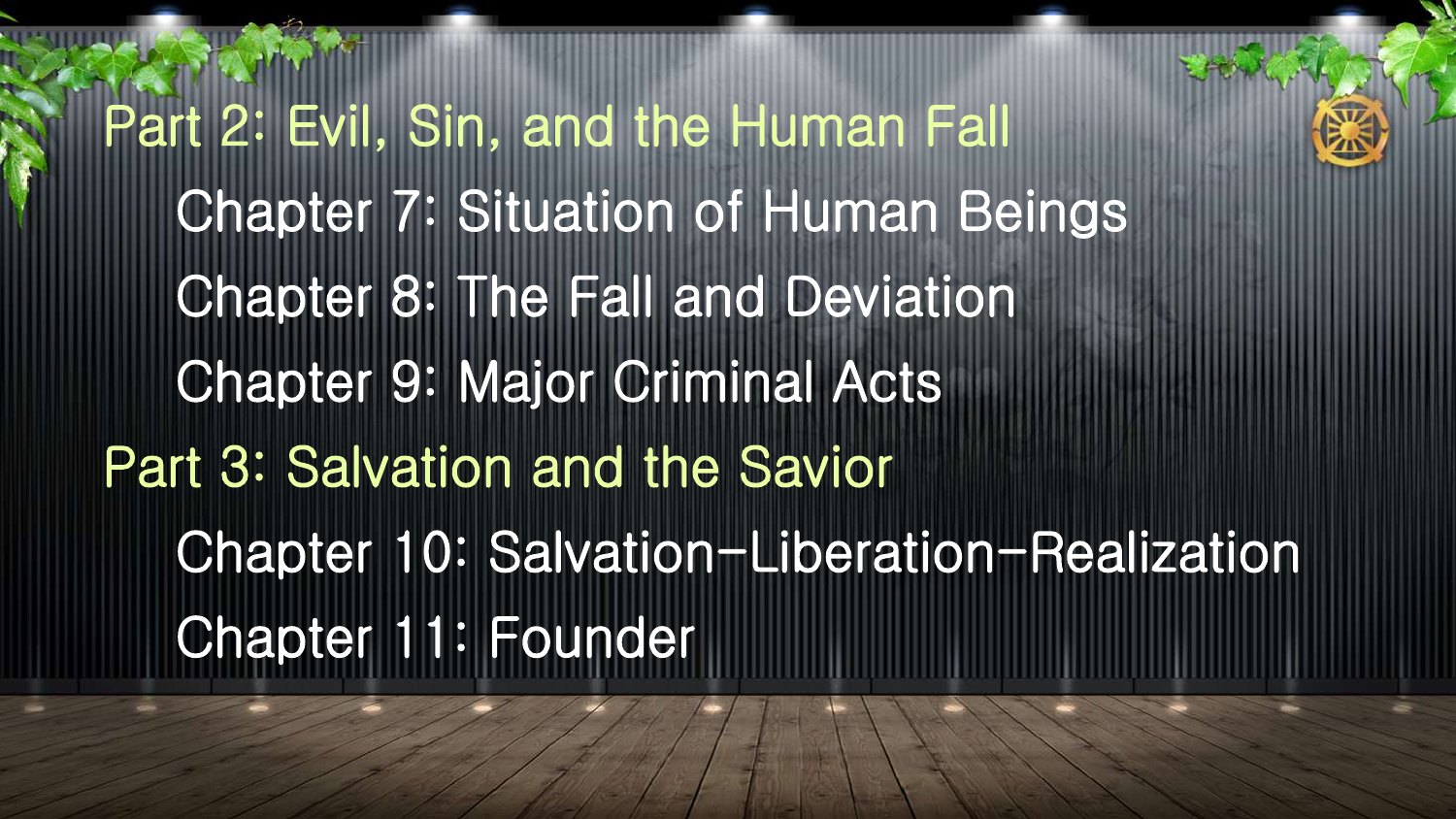Part 4: Religious Life Chapter 12: Responsibility of Human Beings and God's Predestination Chapter 13: Self Development and Spiritual Growth Chapter 14-16: Faith, Wisdom, Worship Chapter 17: Dedication and Sacrifice Chapter 19: Living for the Sake of Others Part 5: Providence Chapter 20: Good Politics and Social Welfare Chapter 21: Eschatology and the Hope of Saving the **World**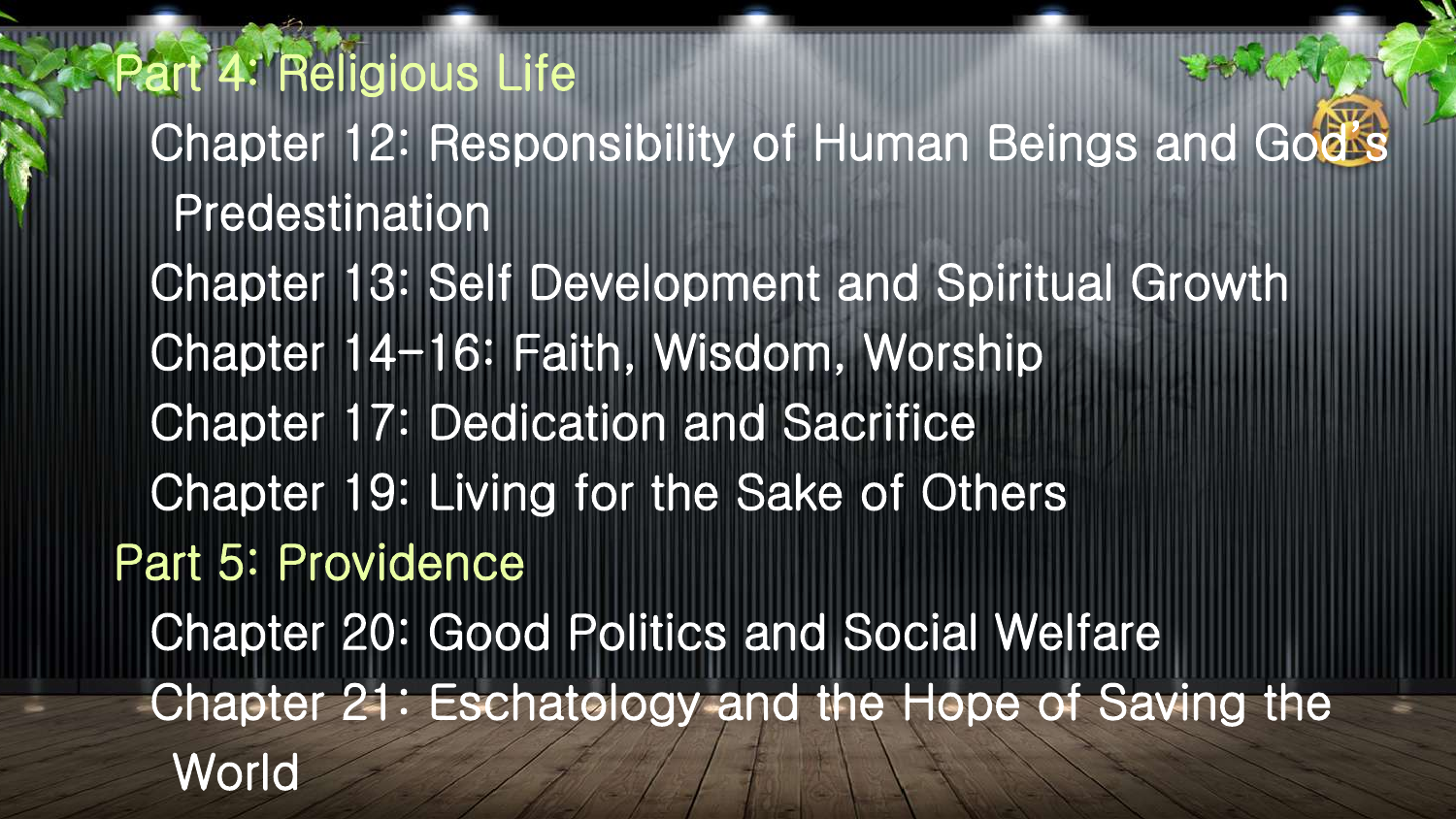III. Analysis of the Contents of WS4 Part 1: God and Creation Chapter 1: God Chapter 2: Truth and Universal Law Chapter 3: The Purpose of Human Life Chapter 4: God's Creation and Human Creativity Chapter 5: Life after Death and the SW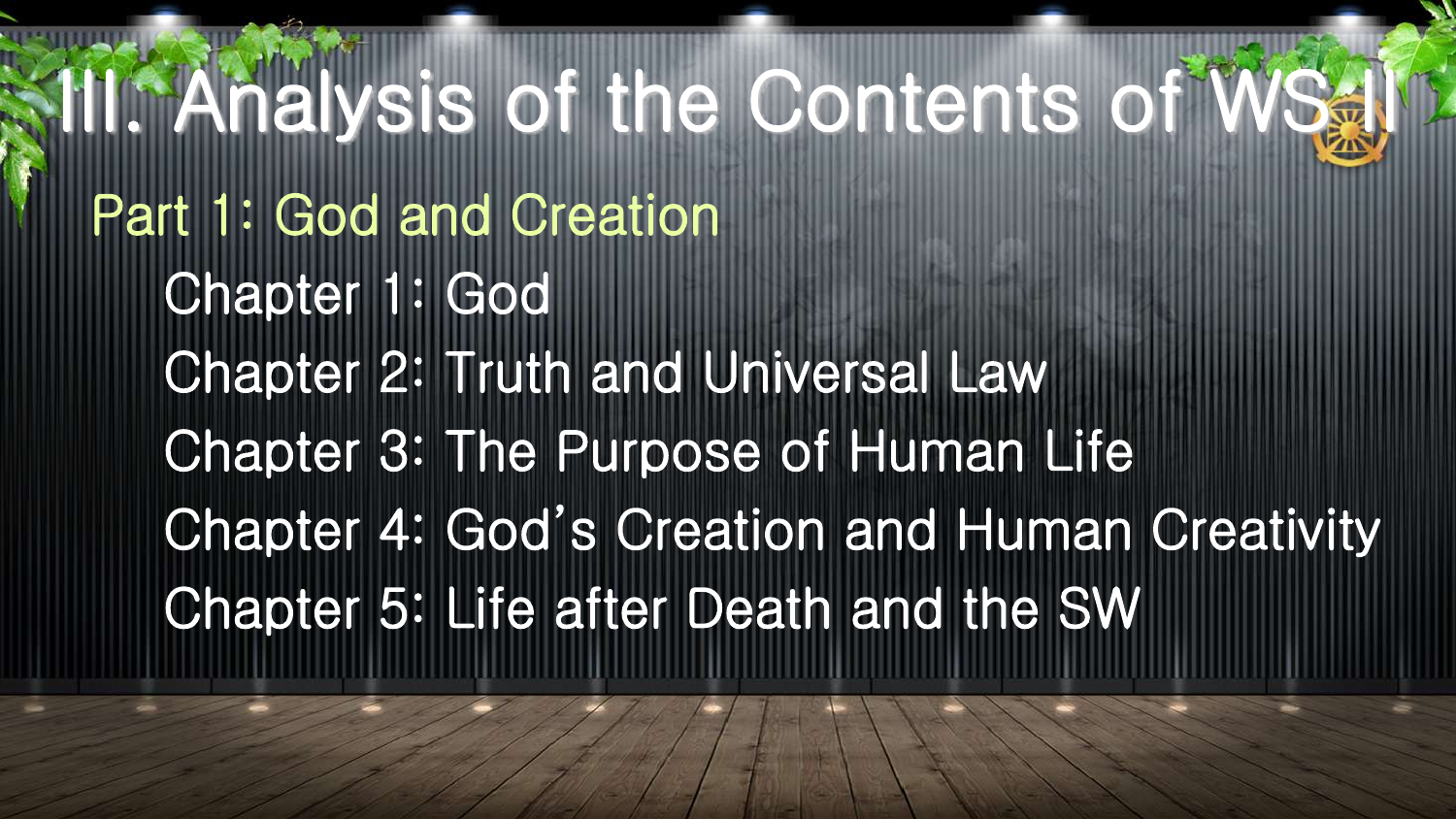Part 2: Sin and Salvation Chapter 6: Evil, Sin and the Human Fall Chapter 7: Salvation – Liberation – Enlightenment Chapter 8: Religion Chapter 9: History of God's Providence Chapter10: Eschatology and Messianic Hope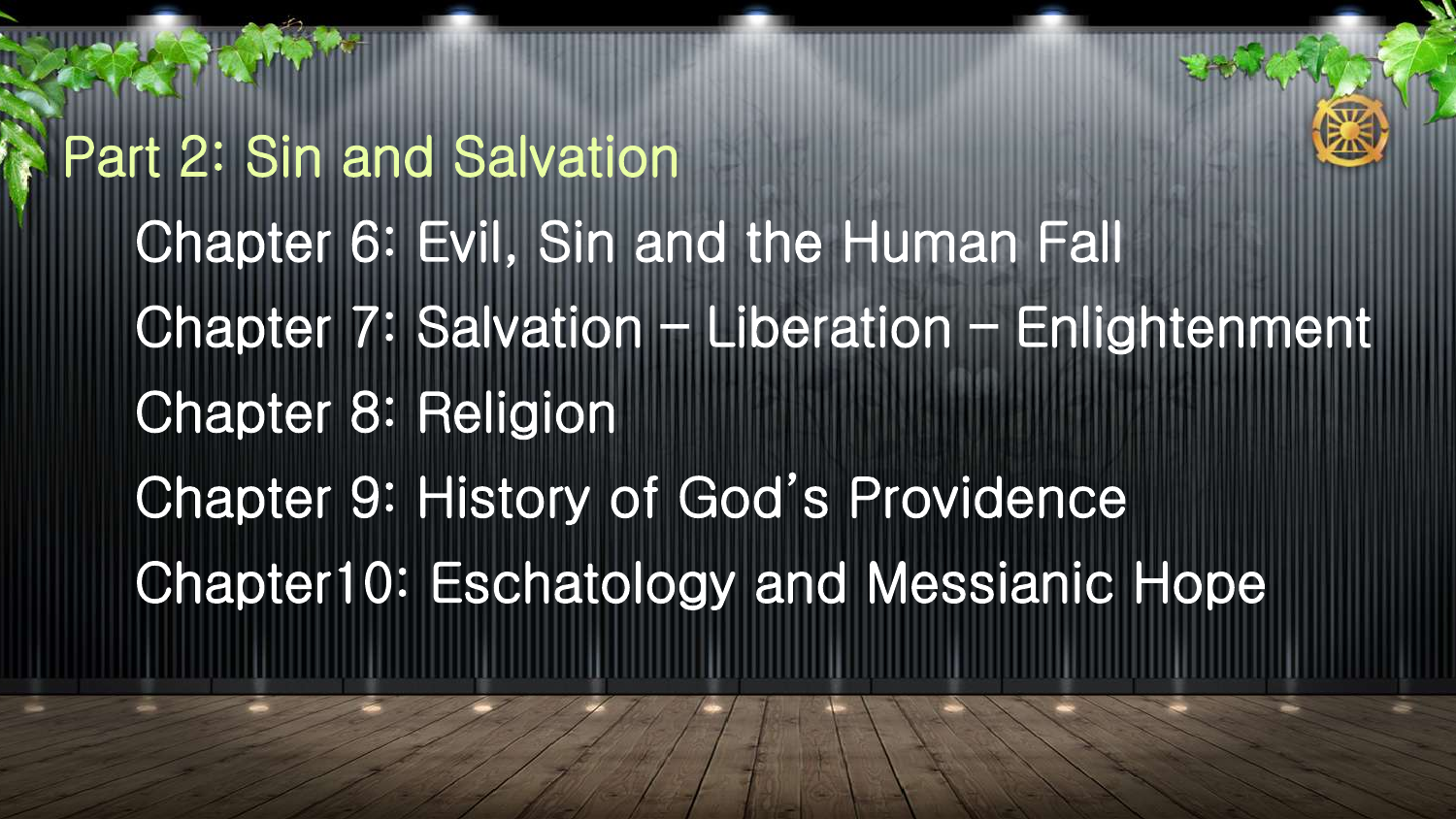Part 3: The Path of Life Chapter 11: Growth, Responsibility and Destiny Chapter 12-15: Morality, Love, Wisdom, Faith Chapter 16: Prayer and Worship Chapter 17: Obedience and Sacrifice Chapter 18: Humility and Self-Denial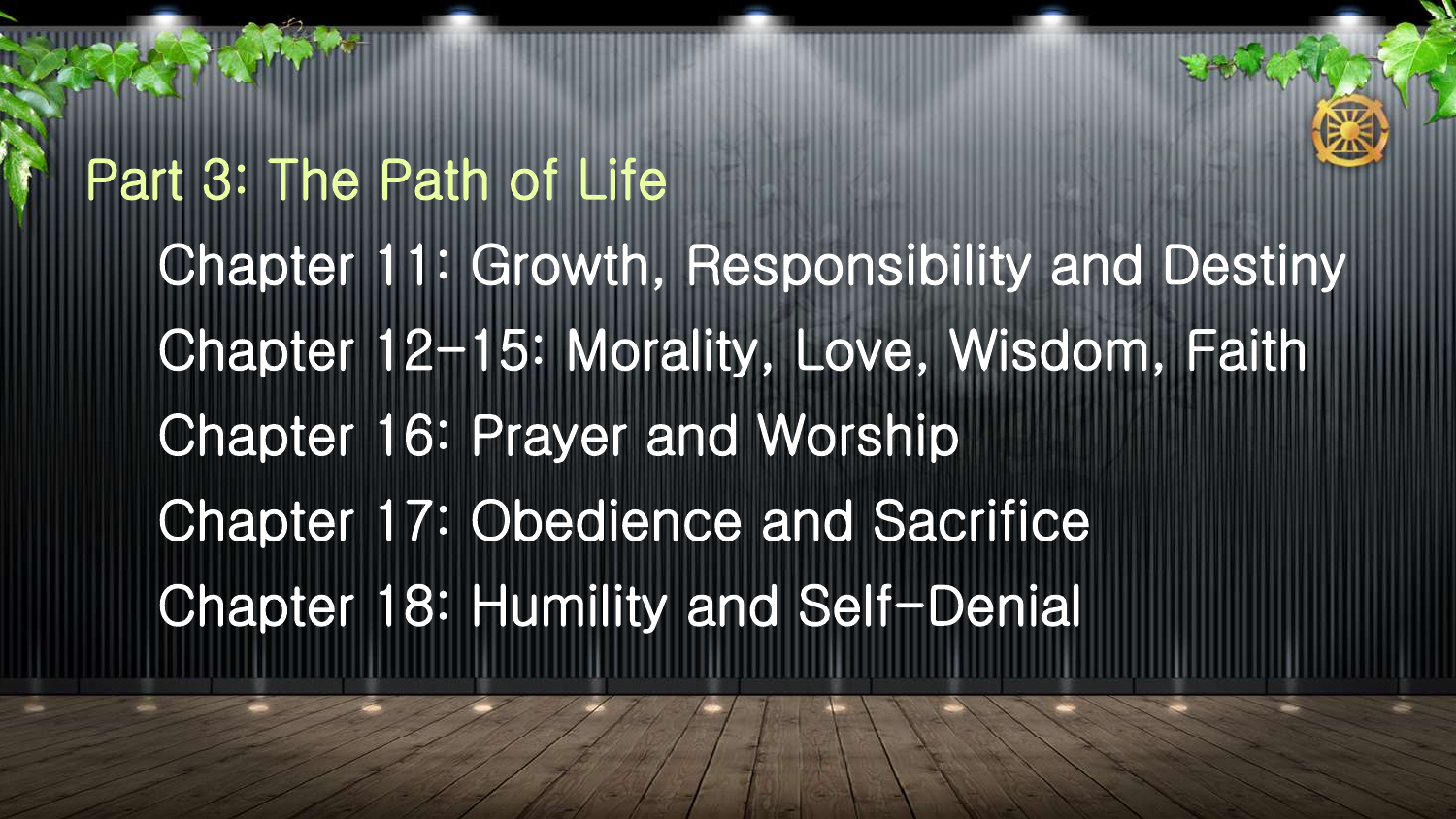Part 4: Family and Society Chapter 19: Family Chapter 20: Society Chapter 21: Leadership and Governance Chapter 22: Peace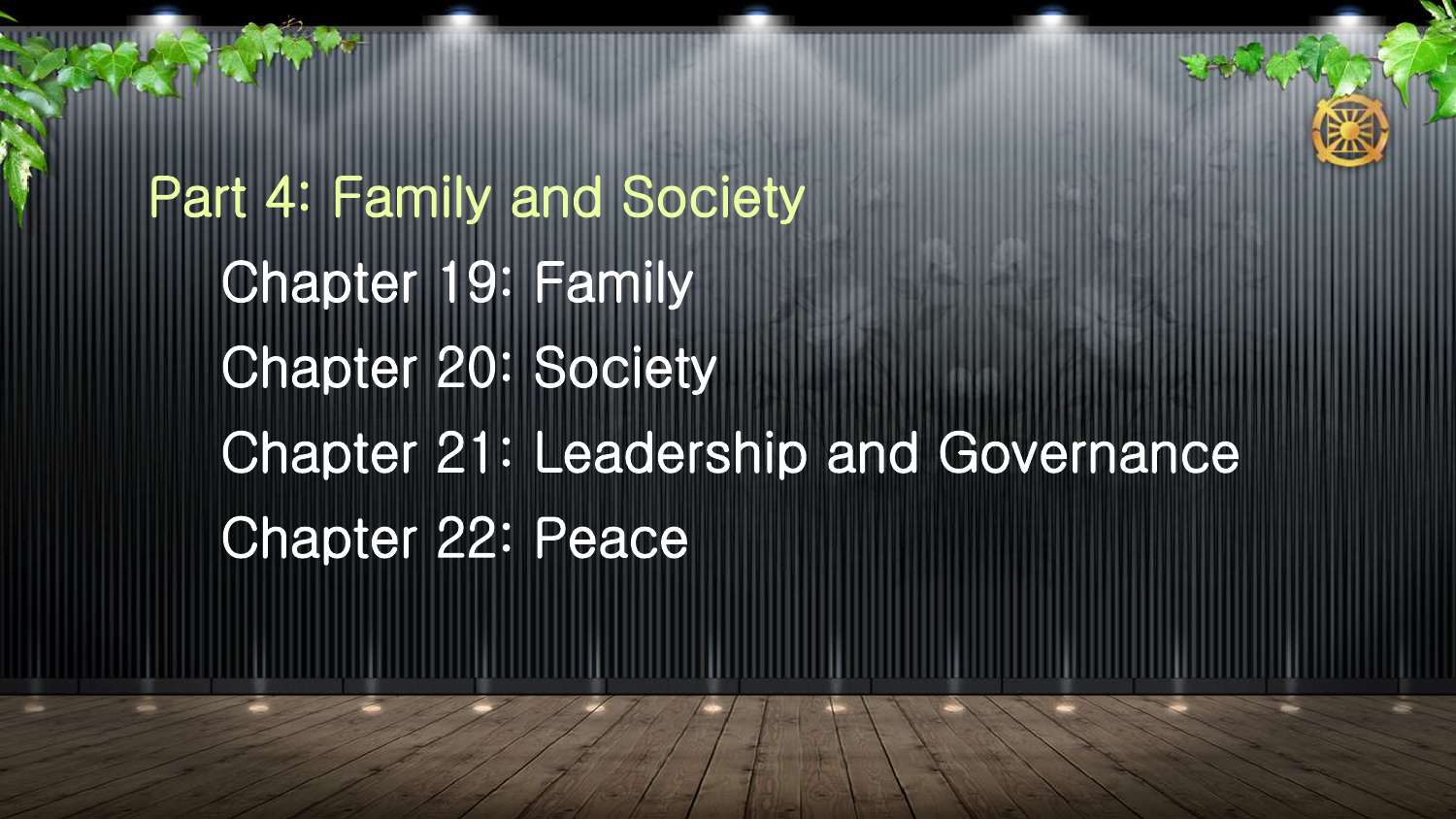1. Public achievement of making religious people's dream into a reality 2. Reconciliation and unity among religions 3. Rally for the Exploration of God (12/27/02) 4. Similarities and differences

# A. Value of World Scriptures V. Value and Prospect of WS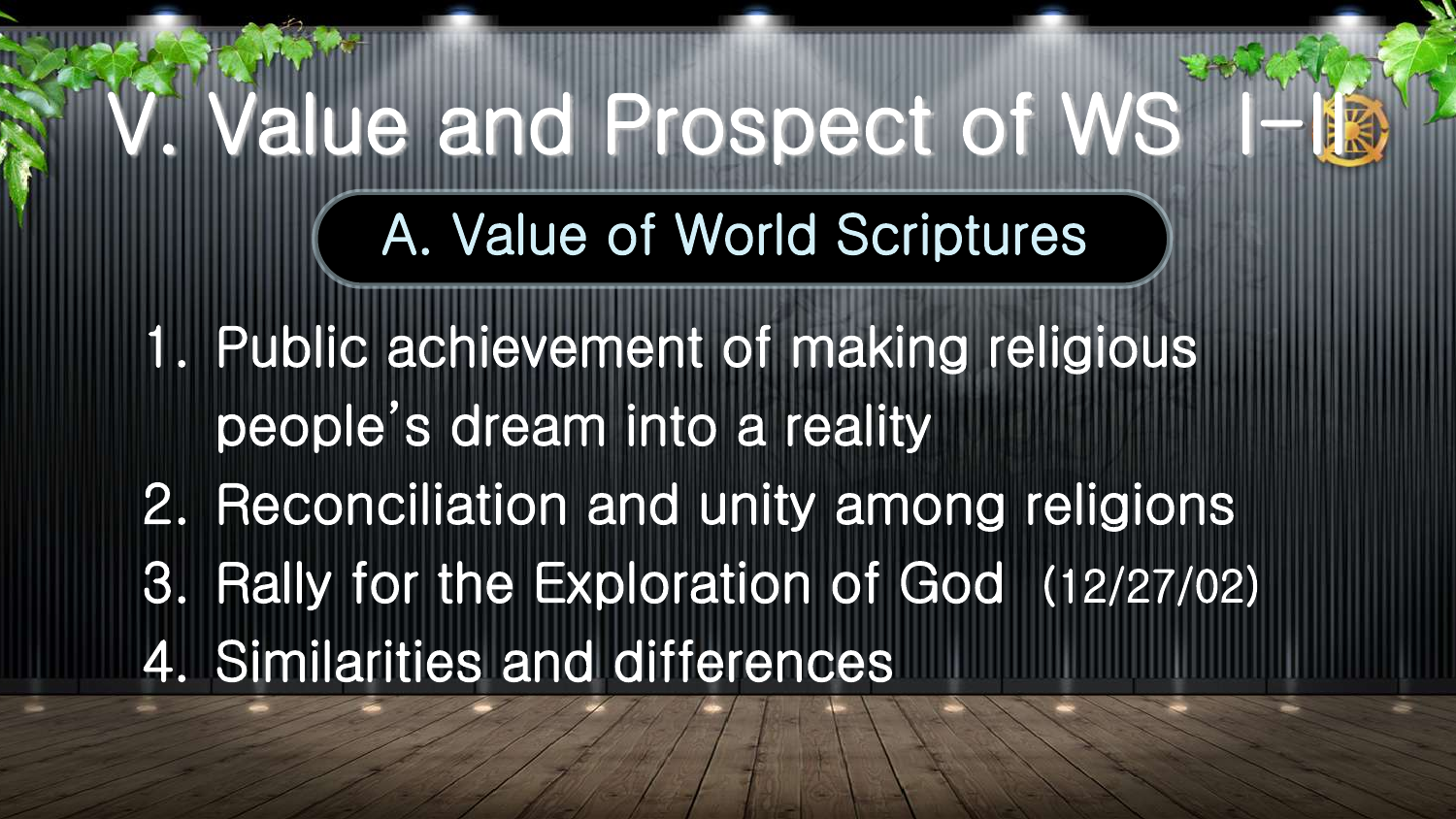- 1. Edited centering on Rev. SMM's Words
- 2. Includes topics not in other religions
- 3. "Absolute Sex," Absolute Value, Creativity, Sexual **Organ**
- 4. Life courses of the Messiah, TP, King of All Kings
- 5. Recent Providence and new Words

### B. Prospect for WS III